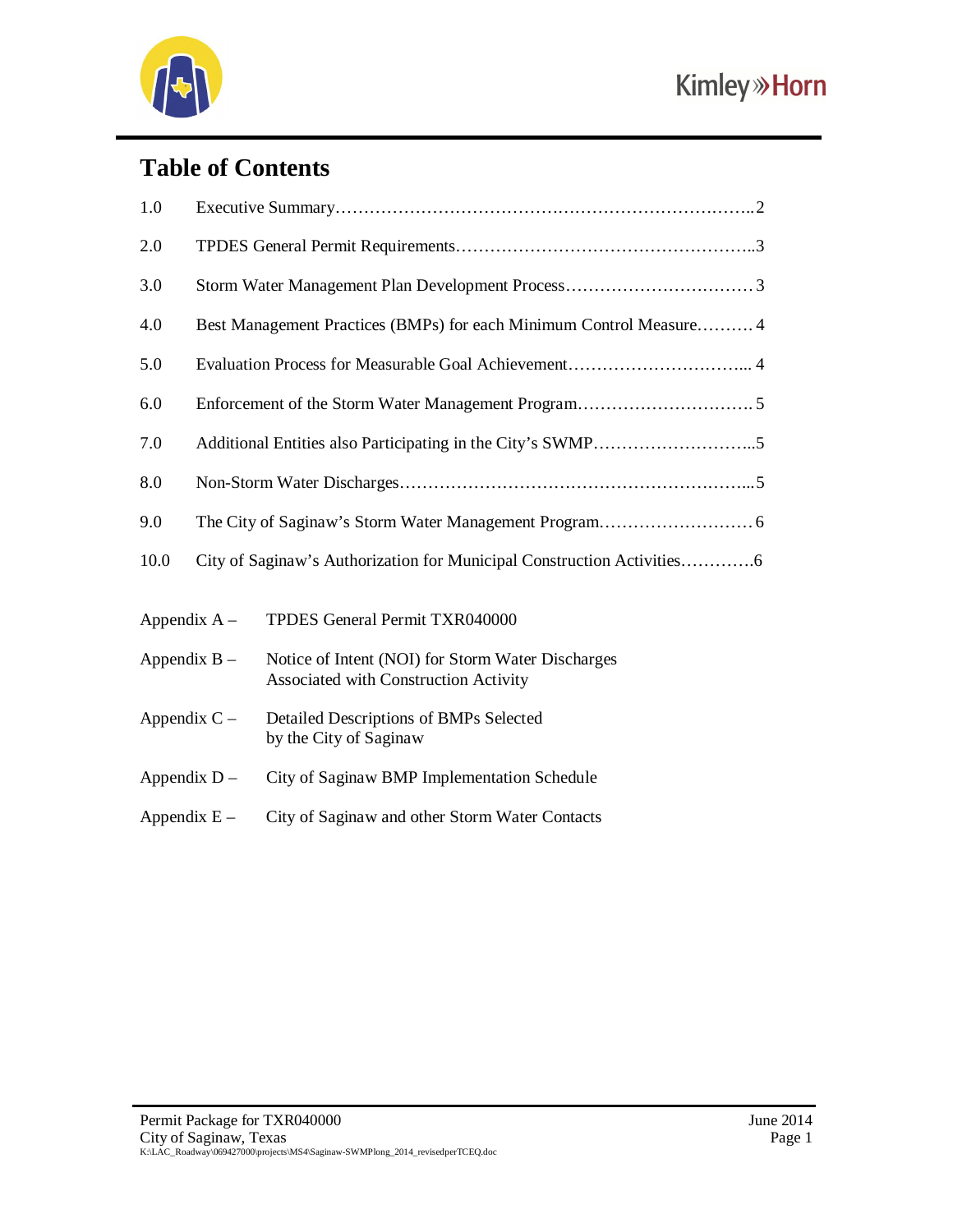

# **1.0 Executive Summary**

In an effort to preserve, protect, and improve the Nation's water resources from polluted storm water runoff, the Environmental Protection Agency (EPA) has expanded regulatory requirements for storm water permitting. This expansion, known as Phase II of the National Pollution Discharge Elimination System (NPDES), requires urbanized areas with fewer than 100,000 residents to implement programs and practices to control storm water discharges that may cause environmental degradation. Within the state of Texas, this authority to develop, implement, and enforce the General Permit has been transferred from the EPA to the Texas Commission on Environmental Quality (TCEQ). The Texas Pollution Discharge Elimination System (TPDES) branch of the TCEQ will handle the general storm water permitting.

As required for coverage under the TPDES General Permit for Storm Water from Small Municipal Separate Storm Sewer Systems (MS4s) No. TXR040000 dated August 13, 2007, the City of Saginaw developed a Storm Water Management Program (SWMP). The SWMP was created to include a listing of detailed Best Management Practices (BMPs) that was implemented by the City over the five (5) year permit term (2008-2013). The BMPs implemented in the previous permit cycle (2008 – 2013) will continue to be implemented during the next permit cycle which began on December 13, 2013 and expires December 13, 2018. The BMPs selected to consists of the City's SWMP are performed in order to achieve the regulatory standard of reducing pollutants in the City's storm water to the "maximum extent practicable" (MEP). Measurable goals and an implementation schedule were outlined for each BMP based on their ability to reduce storm water pollution impacts. Existing storm water BMPs in action, requirements by the TPDES General Permit, budgetary requirements of each goal, and the current City staff capacity were all considerations in selecting the BMPs, measurable goals and the implementation schedule. Effectiveness of the selected BMPs and success in achieving the selected measurable goals will be reviewed annually. The City will continue to have the ability to change and/or select additional BMPs to increase the effectiveness of the program or ease the necessary budgetary constraints, as long as the General Permits requirements are being met.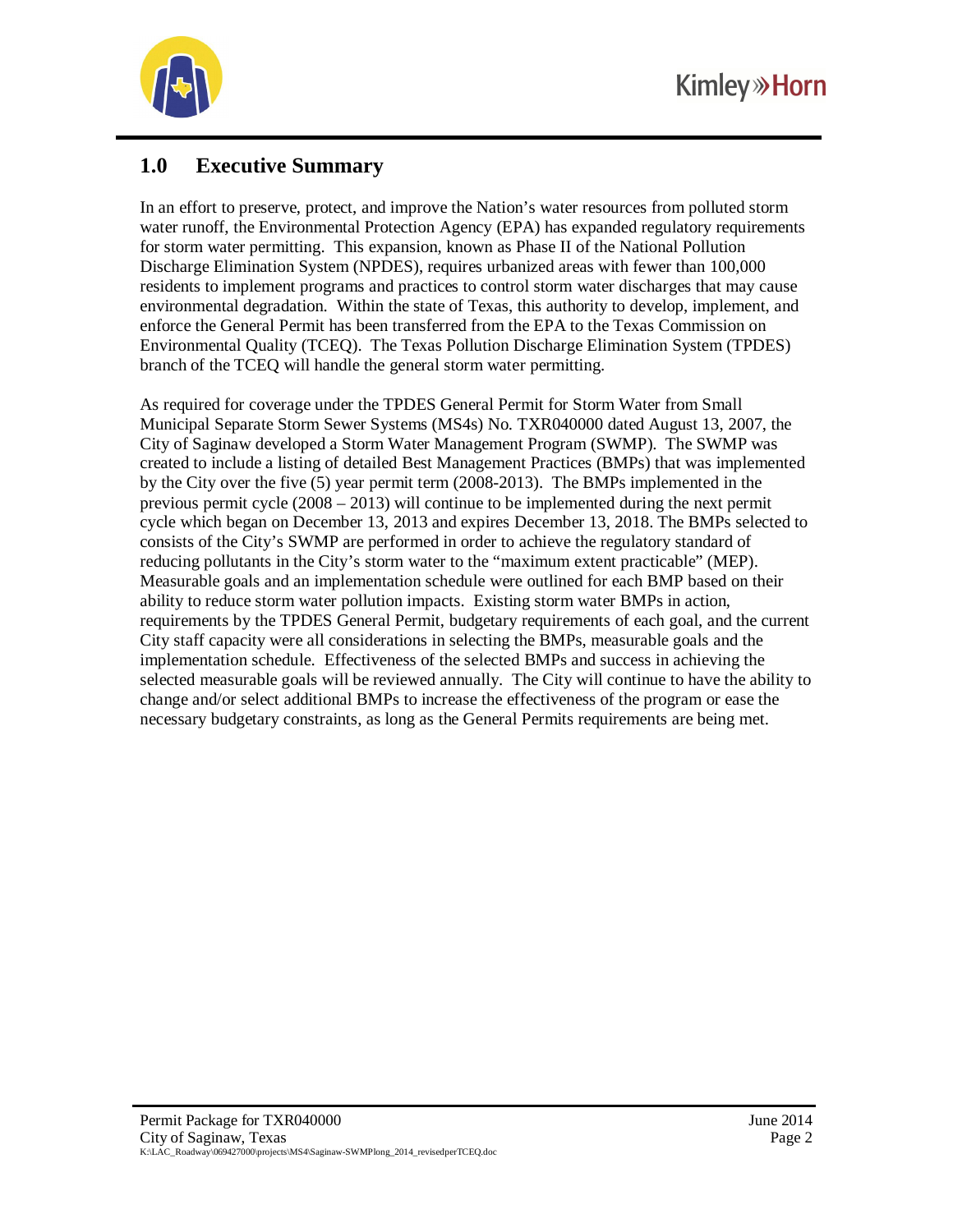

# **2.0 TPDES General Permit Requirements**

In December of 1999, the Environmental Protection Agency (EPA), through the National Pollution Discharge Elimination System (NPDES), introduced their Storm Water Phase II regulations to regulate small municipal storm water sewer systems (MS4s). These regulations took effect on March 10, 2003 in all designated small MS4s and expired in 2008. However, authority for developing the Storm Water Phase II regulations in the State of Texas was transferred to the Texas Commission on Environmental Quality. The TCEQ has developed their General Permit through the Texas Pollutant Discharge Elimination System (TPDES). This is the second issuance of the general permit. The General Permit issued on December 13, 2013 is located in Appendix A.

The TCEQ General Permit outlines six (6) Minimum Control Measures (MCMs). The MCMs are as follows:

- Public Education, Outreach and Involvement on Storm Water Impacts
- Illicit Discharge Detection and Elimination
- Construction Site Storm Water Runoff Control
- Post-Construction Storm Water Management in New Development and Redevelopment
- Pollution Prevention / Good Housekeeping for Municipal Operations
- Authorization for Municipal Construction Activities (Optional)

Best Management Practices (BMPs) with detailed measurable goals shall be selected to meet each of the MCMs. The MCMs, selected BMPS, and selected measurable goals, along with an implementation schedule for each, comprise the City's Storm Water Management Program (SWMP). According to the TPDES General Permit:

"The storm water management program must be developed to prevent pollution in storm water to the maximum extent practicable [and] effectively prohibit illicit discharges to the system."

The following pages include an exhibit detailing the make-up of the City's SWMP.

## **3.0 Storm Water Management Plan Development Process**

The City of Saginaw retained Kimley-Horn and Associates, Inc. (KHA) to provide consulting services regarding the Phase II regulations and to develop the City's 2013-2018 SWMP.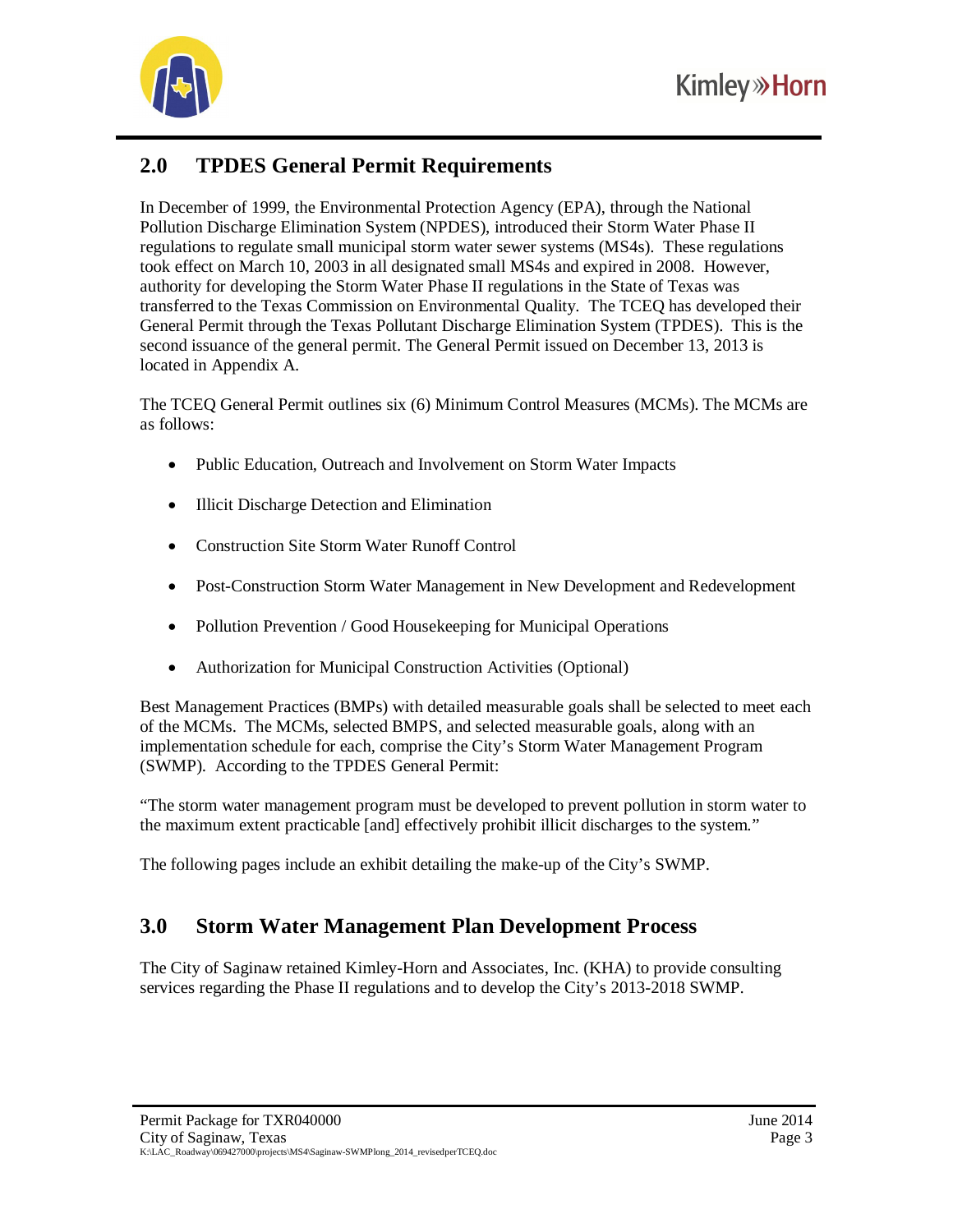

## **4.0 Best Management Practices (BMPs) for each Minimum Control Measure**

The City of Saginaw has the flexibility to determine the BMPs and measurable goals, for each minimum control measure, that are most appropriate for the City of Saginaw's storm drainage system. The City has determined what benefits the storm water management program should achieve. Improving the receiving water, reduced flooding, improved citizen awareness and support, and improved access to financial resources are examples of the benefits that could be achieved along with obtaining regulatory compliance. Each BMP has been evaluated using appropriate, local criteria, including:

- How much will it cost? Who will bear the costs? How acceptable are costs likely to be affected stakeholders?
- What minimum control measures will this program element address?
- What is the likelihood of success (both technically and socio-politically) given local conditions?
- How easy or difficult will implementation be?
- Do we have the needed expertise, authority, and control?
- Is this alternative compatible with community values?
- Is there potential for cooperation with other agencies?
- What are the potential "unintended consequences" (environmental and otherwise)?

## **5.0 Evaluation Process of Measurable Goal Achievement**

The City's Environmental Specialist, Matt Regan, will be responsible for evaluating the selected BMPs and measurable goals for the SWMP on an annual basis. Each measurable goal and BMP implemented will be tracked and documented throughout the year, as appropriate. Each BMPs success or failure will be evaluated and the overall effectiveness of the SWMP will be assessed. Based on the evaluation of the existing SWMP, the City staff may choose to alter the BMPs or measurable goals to be implemented the following year. This process will occur annually.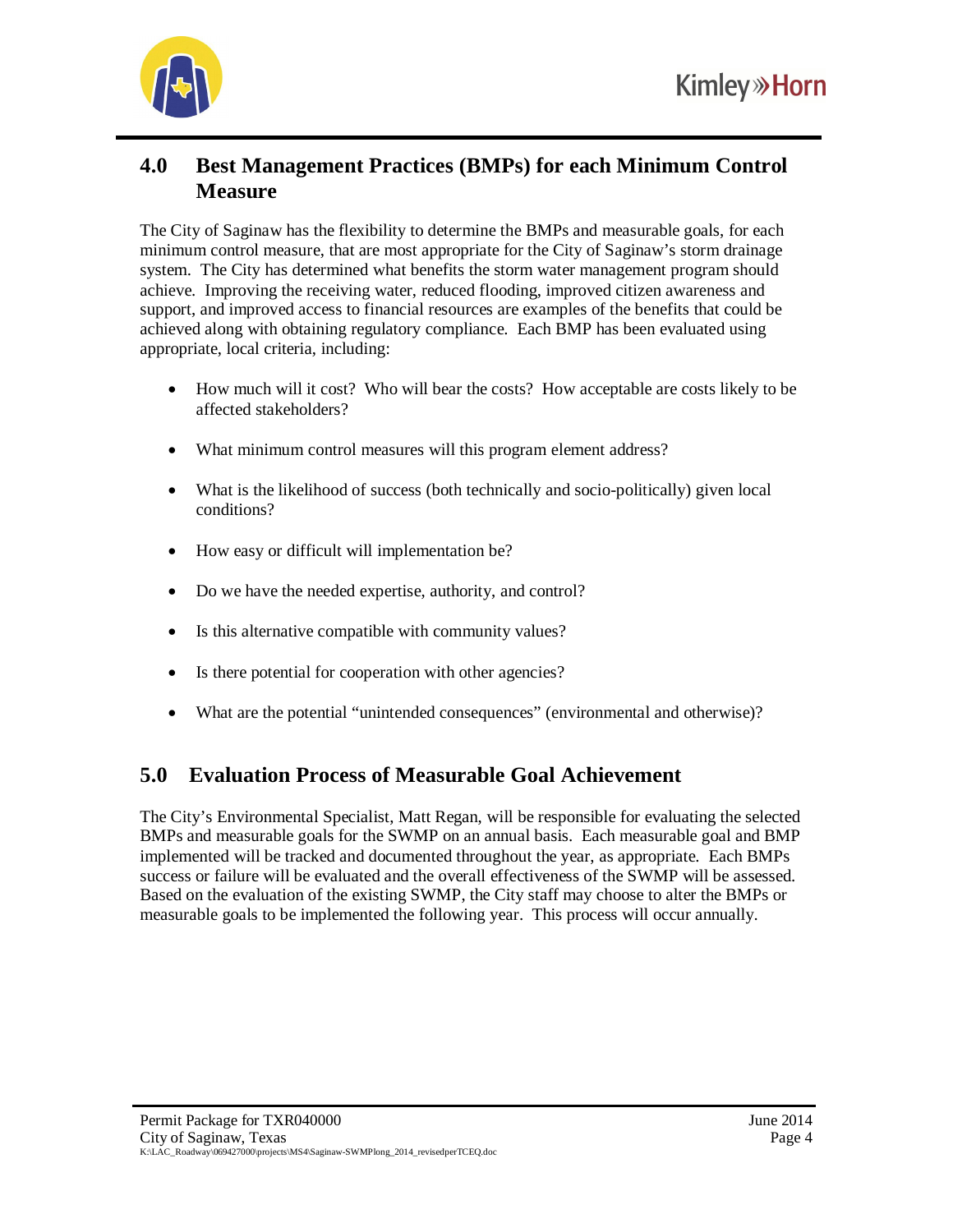

# **6.0 Enforcement of the Storm Water Management Program**

The City of Saginaw has allocated time and resources for the enforcement of the requirements set forth in the City's SWMP. The City has adopted appropriate ordinances to enforce the SWMP program. The City will need to inspect the project sites (municipal and private) before, during, and after construction for compliance with the guidelines set forth in the SWMP. The City regulations, at a minimum, should reflect the TPDES General Permit regulations.

Construction projects with a disturbed area greater than 1 acre will be required to develop a Storm Water Pollution Prevention Plan (SWPPP) to be kept onsite and a Construction Site Notice to be sent to the City. This will serve as a formal notification to the City regarding the start of construction, the location of the SWPPP, and a commitment that the contractor is going to take the necessary precautions to limit the amount of site erosion and storm water pollution. As a BMP in the City's SWMP, the City will need to inspect the construction sites for compliance with the SWPPP and for compliance with City regulations. If a site is determined non-compliant by the City, the City will need to remedy the situation. If a site is determined non-compliant by the TCEQ and the City has met the General Permit regulations, the TCEQ will be responsible for enforcement and penalties and/or fines.

# **7.0 Additional Entities also Participating in the City's SWMP**

Due to the relative size of the staff and budget of the City of Saginaw, implementation of portions of the City's SWMP will rely upon activities to be performed or previously performed by the North Central Texas Council of Governments (NCTCOG), and/or the EPA. Information regarding the type of assistance provided by these additional entities has been provided in the descriptions for the BMPs for each MCM in Appendix C.

## **8.0 Non-Storm Water Discharges**

As required by the TPDES General Permit Part II.B., the City of Saginaw has assessed the following non-storm water discharges in order to determine whether they are known to be significant contributors of pollutants within the City's storm water system. There is no knowledge of adverse impacts to the City's storm water quality from any of these discharges.

- (a) water line flushing;
- (b) runoff from return flow from landscape irrigation, lawn irrigation, and other irrigation utilizing potable water, groundwater, or surface water sources;
- (c) discharges from potable water sources;
- (d) diverted stream flows;
- (e) rising ground waters and springs;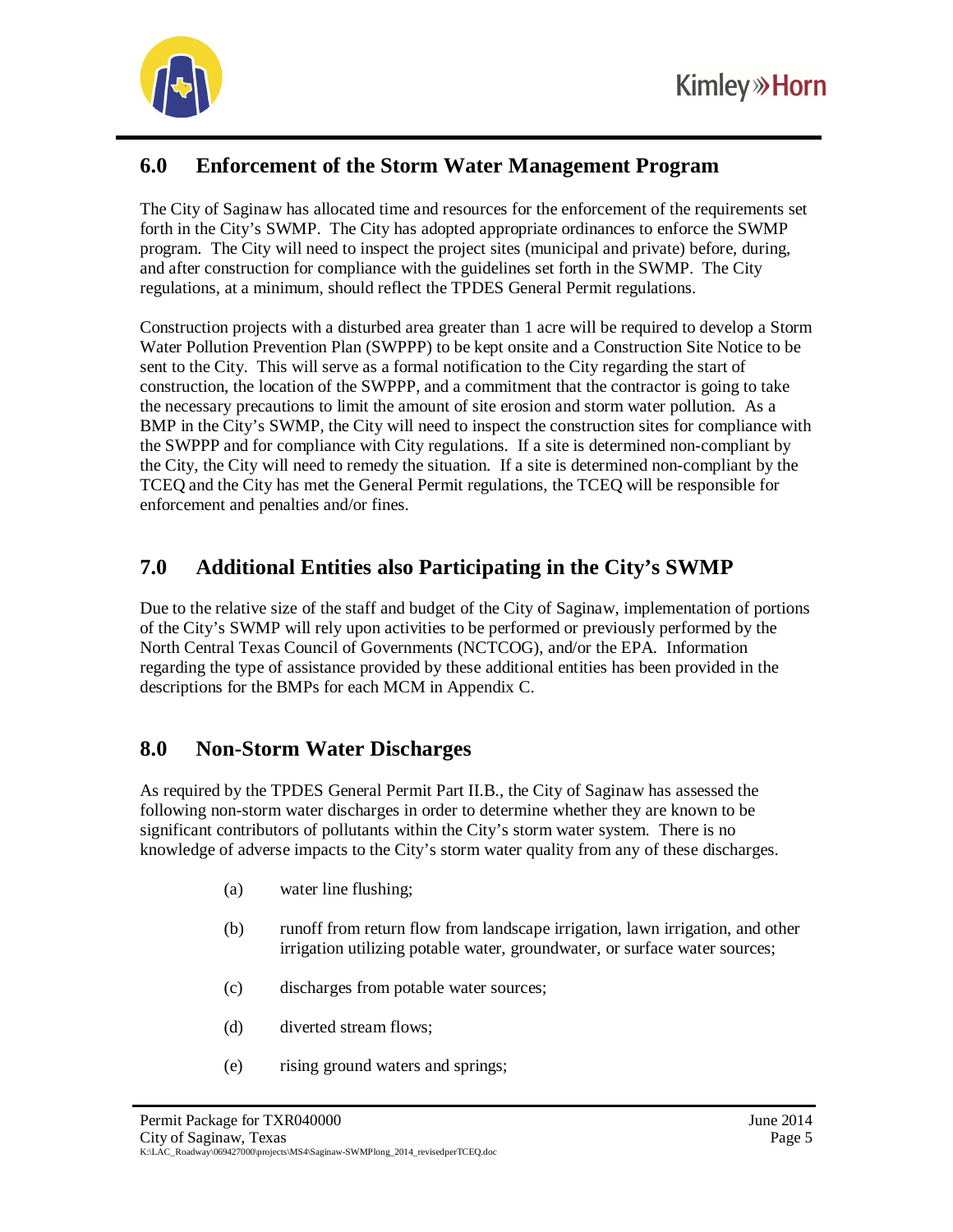

- (f) uncontaminated ground water infiltration;
- (g) uncontaminated pumped ground water;
- (h) foundation and footing drains;
- (i) air conditioning condensate;
- (j) water from crawl space pumps;
- (k) individual residential vehicle washing;
- (l) flows from wetlands and riparian areas;
- (m) dechlorinated swimming pool discharges;
- (n) pavement and exterior building wash water conducted without the use of detergents or other chemicals; and
- (o) discharges or flows from fire fighting activities.

## **9.0 City of Saginaw's Storm Water Management Program**

The following pages list descriptions for the selected BMPs, measurable goals, and an implementation schedule for six (6) of the Minimum Control Measures as required by the TPDES General Permit. Please refer to Appendix A for the actual TPDES General Permit text.

## **Please note the City does not want to implement the 6th MCM.**

## **10.0 City of Saginaw's Authorization for Municipal Construction Activities**

The City will not implement this MCM  $(6<sup>th</sup>)$  for this permit year.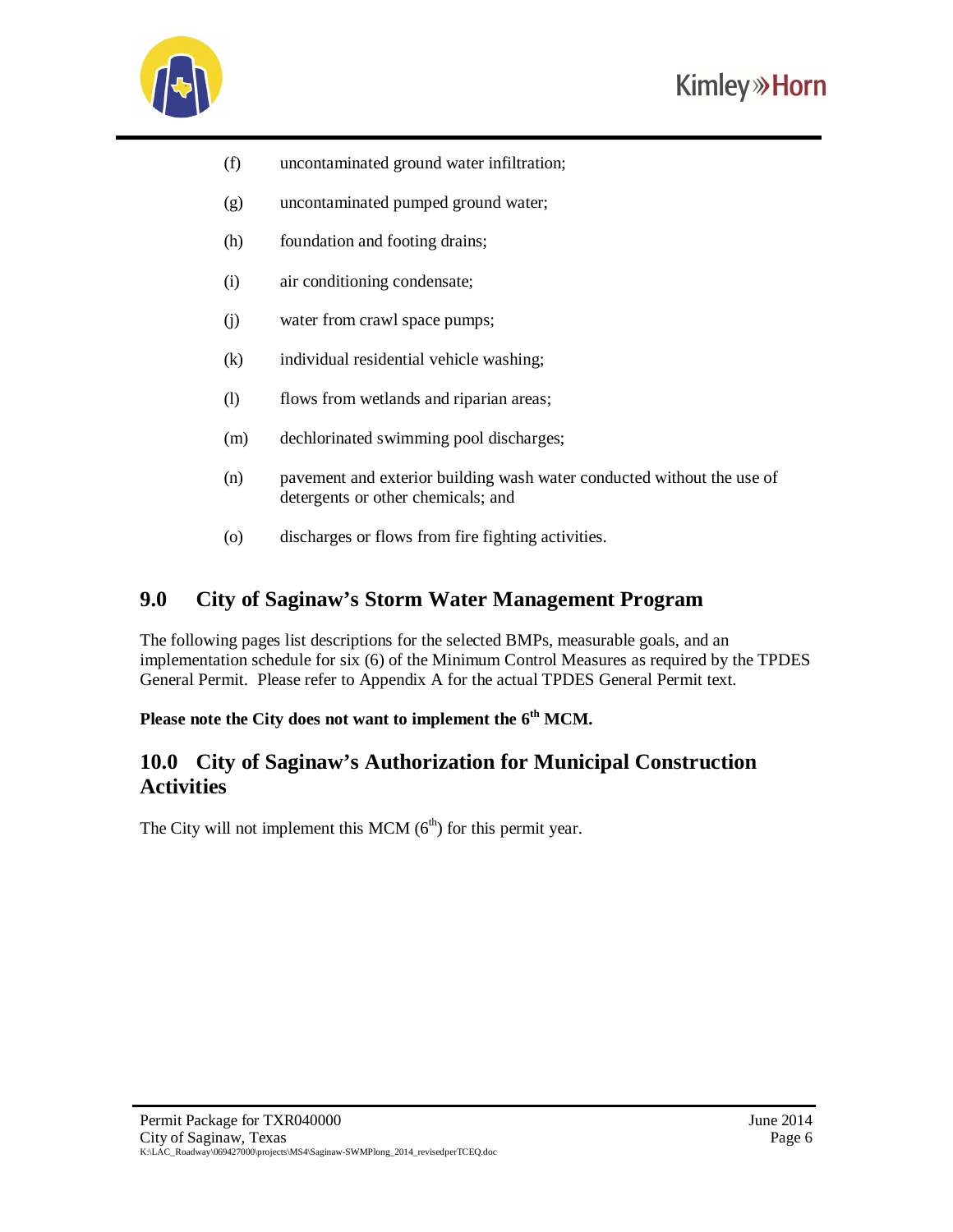

## **APPENDIX**

**Appendix A TPDES General Permit TXR040000**

**Appendix B Notice of Intent (NOI) for Storm Water Discharges Associated with Construction Activity**

> **Appendix C Detailed Descriptions of BMPs Selected by the City of Saginaw**

**Appendix D City of Saginaw BMP Implementation Schedule**

**Appendix E City of Saginaw and other Storm Water Contacts**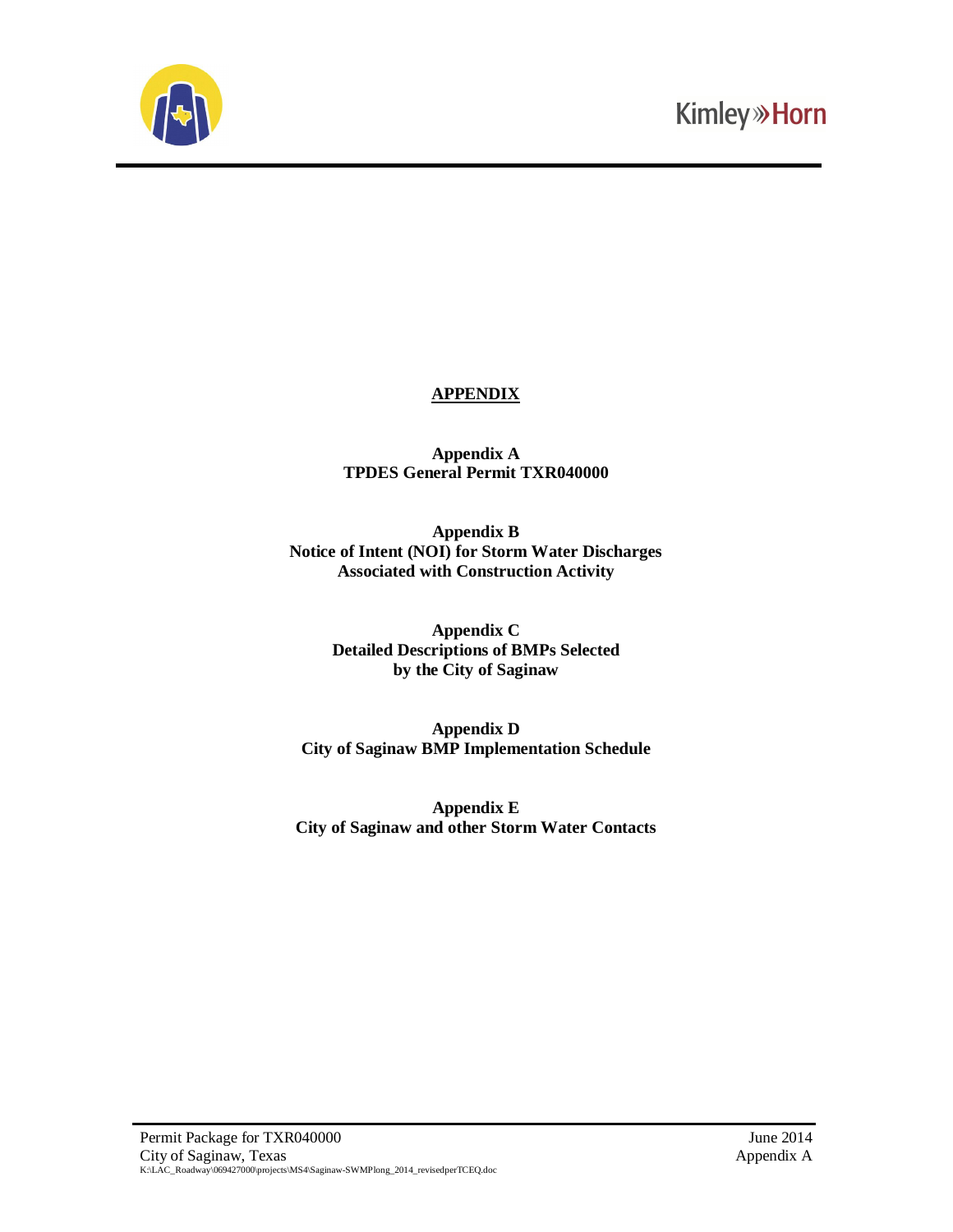

**Appendix A TPDES General Permit TXR040000**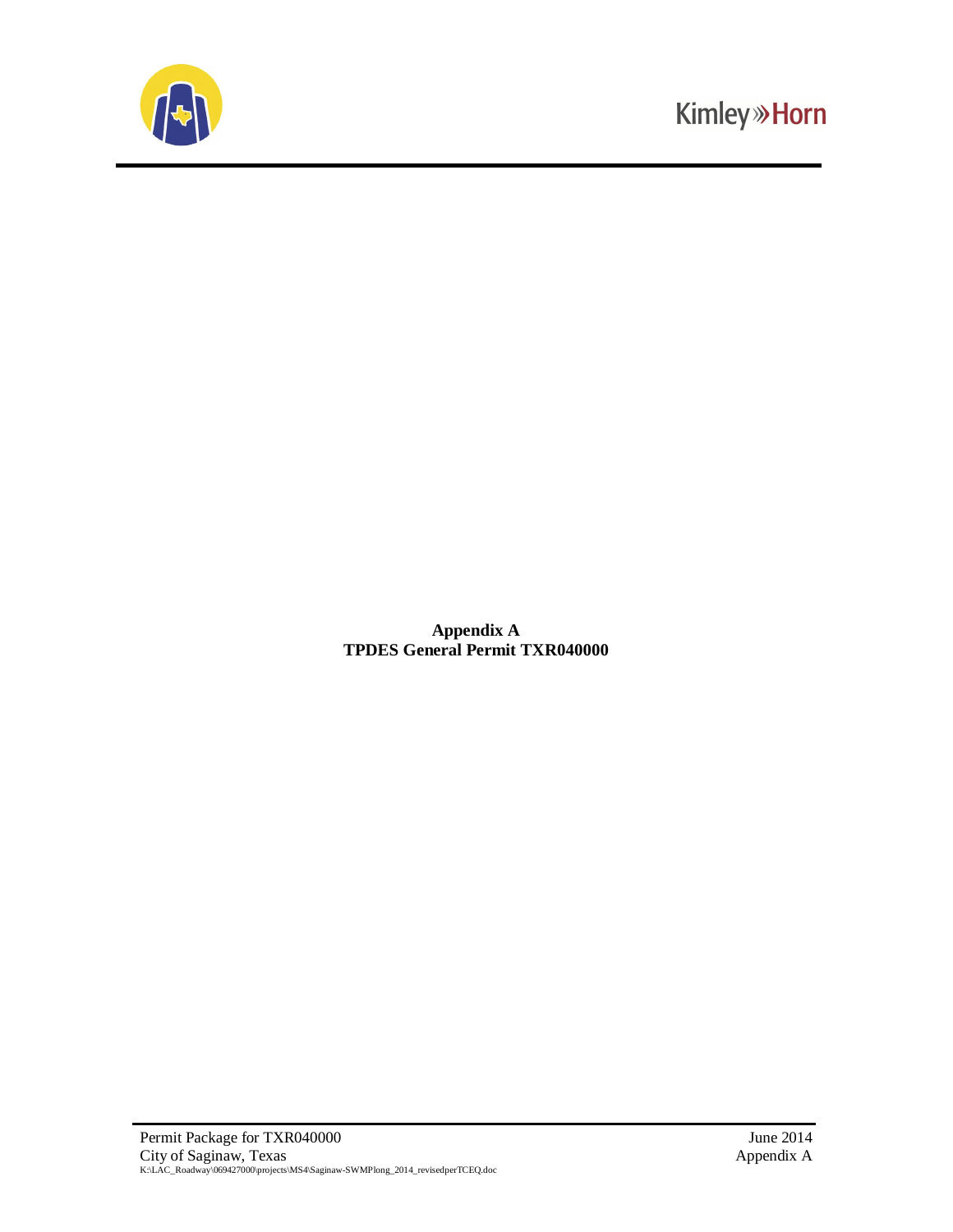

**Appendix B Notice of Intent (NOI) for Storm Water Discharges Associated with Construction Activity**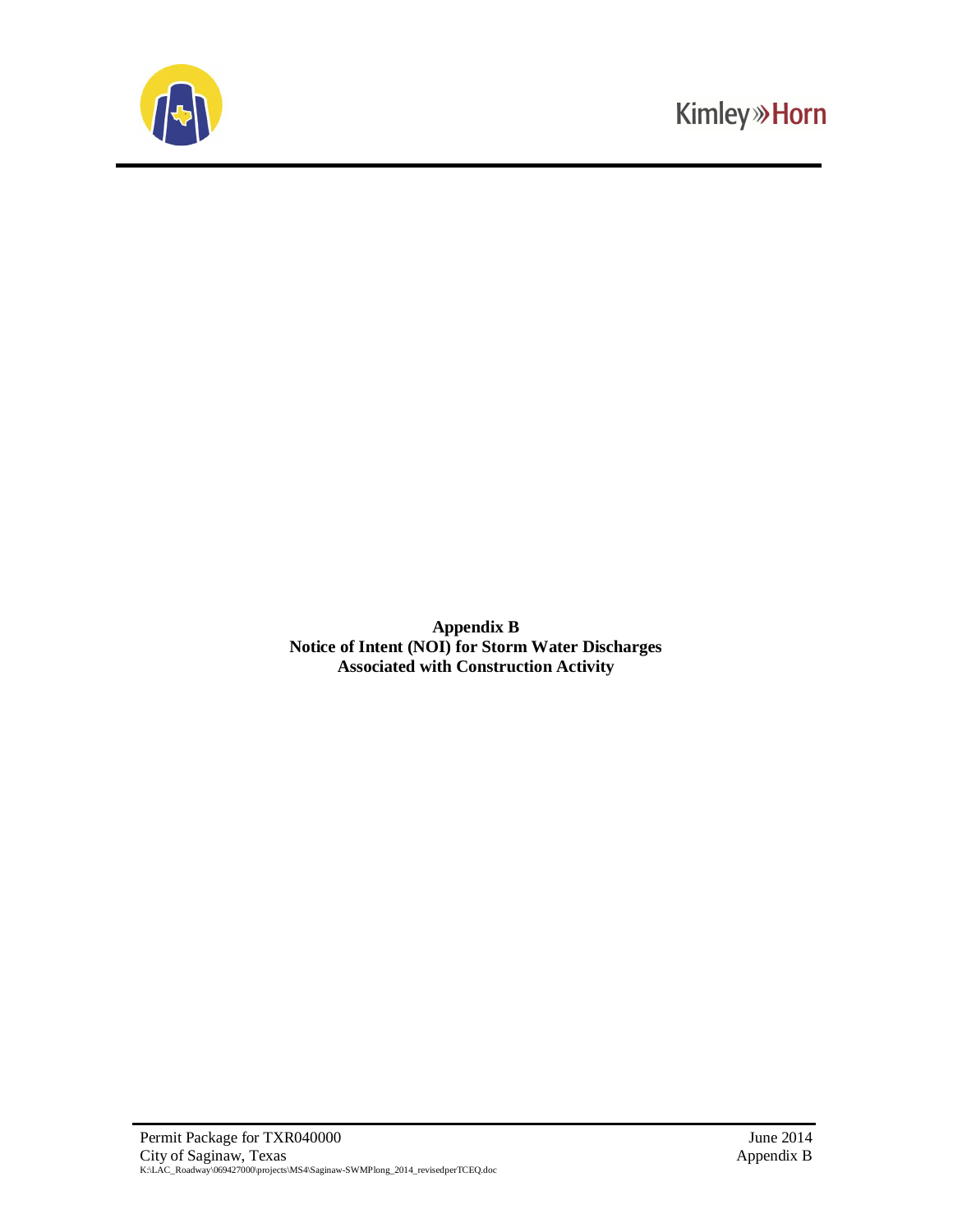

**Appendix C Detailed Descriptions of BMPs Selected by the City of Saginaw**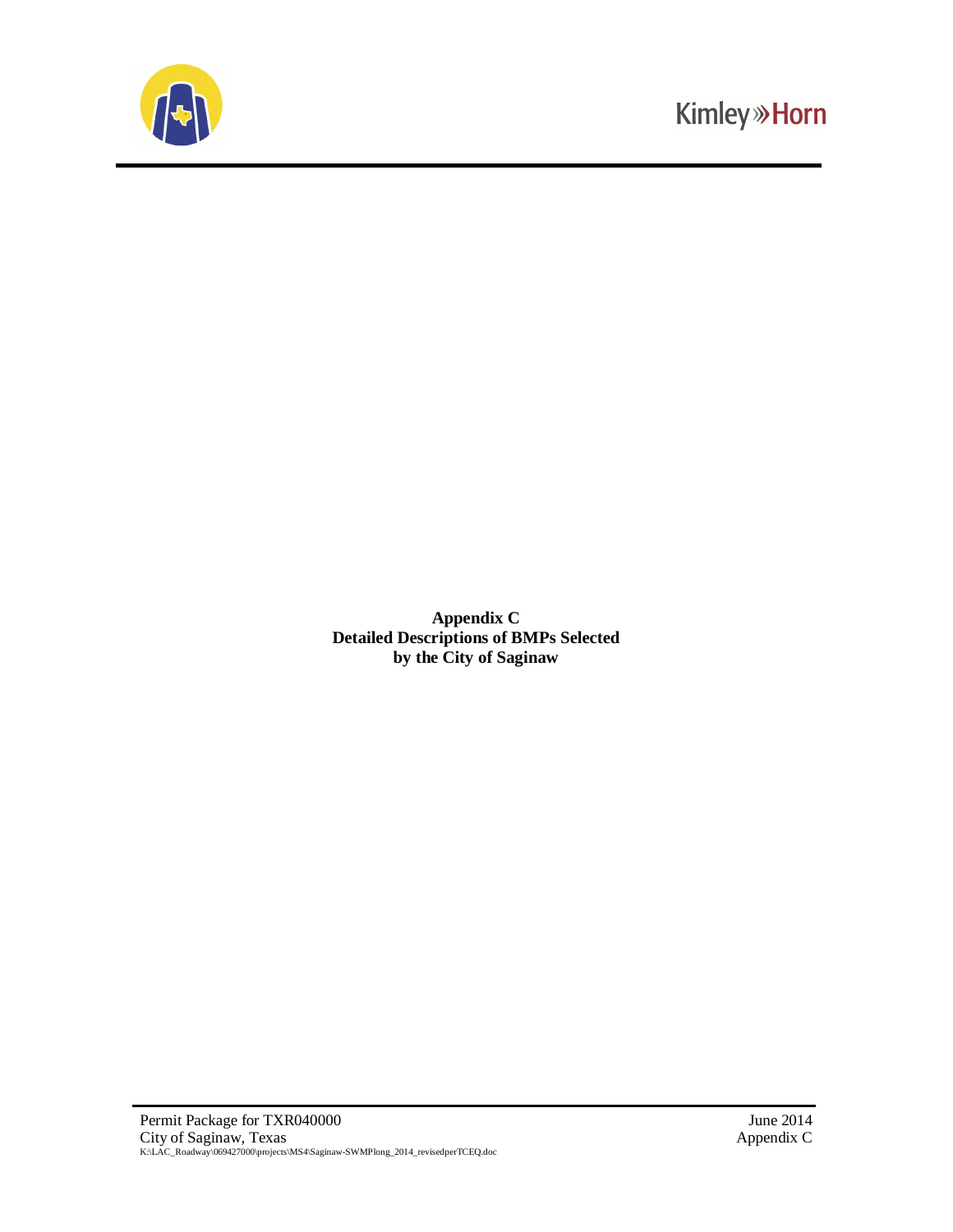

**BMP 1-A:** Storm Drain Marking

#### **Minimum Control Measure(s) Addressed:**

Public Education, Outreach and Involvement

#### **BMP Description:**

Obtain assistance to epoxy a previously developed Storm Drain disk to each of the storm drains throughout the City. These markers advise against storm water pollution. The City may use volunteer groups to complete this BMP.

## **Supplies / Equipment / Personnel Needs:**

Storm drain discs and adhesive.

#### **Source of More Information:**

<http://cfpub.epa.gov/npdes/stormwater/menuofbmps/index.cfm?action=browse&Rbutton=detail&>  $bmp=15$ 

## **Suggested Measurable Goal and Timeframe for Progress and Completion:**

Year1-Year 5: Continue to identify existing unmarked inlets. Require new development to mark new inlets.

**Responsible Staff Person:** Environmental Specialist

**BMP Required / Suggested by TCEQ:** Public Education Program Required/BMP Suggested

## **Estimated Cost to Implement BMP:**

Costs will depend on the method of stenciling chosen. Typically, \$10-15 per stencil plus paint. If markers are affixed to inlet, the cost ranges from \$1 to \$7 each plus glue. Shipping not included.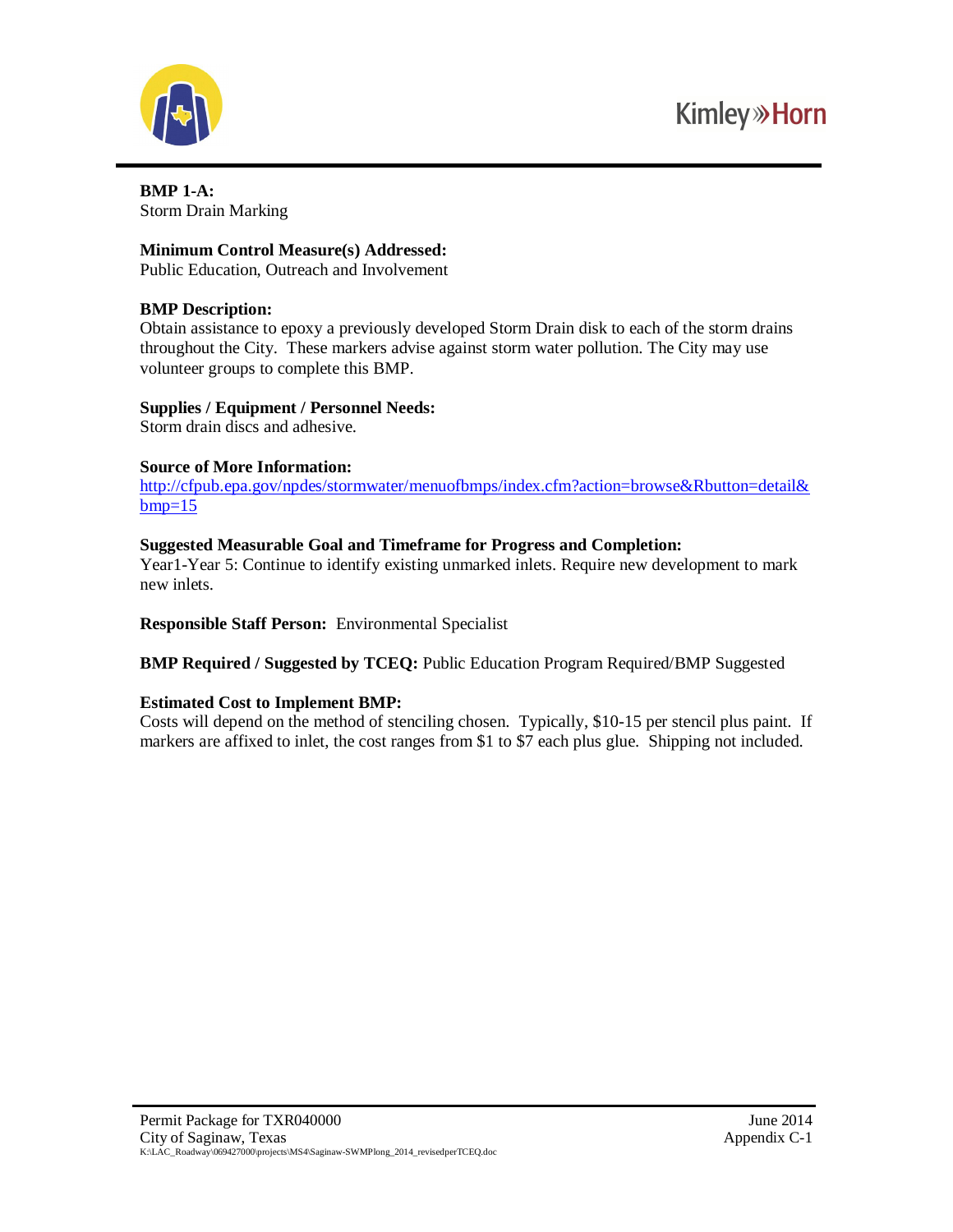



## **BMP 1-B:**

Storm Water Quality, Illegal Dumping, and Erosion Control Educational Brochures

## **Minimum Control Measure(s) Addressed:**

Public Education, Outreach and Involvement; Illicit Discharge Detection and Elimination

## **BMP Description:**

The NCTCOG, and the TCEQ have previously developed brochures explaining the effects of pollution in regards to Storm Water Quality. These government entities have stated that adjacent cities may use the existing brochures as long as their name and address remain on the brochure. The City will obtain a copy of the desired brochures, have them reprinted, and distribute the brochures in the following ways:

- Include the brochures in with each water bill,
- Maintain a supply of brochures for the public at the City government buildings and the City Library (if applicable), and
- $\bullet$  Maintain an ample supply of brochures at hotels / motels within the City

## **Source of More Information:**

<http://cfpub.epa.gov/npdes/stormwatermonth.cfm>

## **Suggested Measurable Goal and Timeframe for Progress and Completion:**

Year 1-Year 5: Obtain brochures. Distribute to public facilities. Count the number of brochures before and after distribution.

**Responsible Staff Person:** Environmental Specialist

**BMP Required / Suggested by TCEQ:** Public Education Program Required/BMP Suggested Suggested

## **Estimated Cost to Implement BMP:**

Costs will involve reprinting of brochures and continue paying NCTCOG yearly fee (if NCTCOG material is used).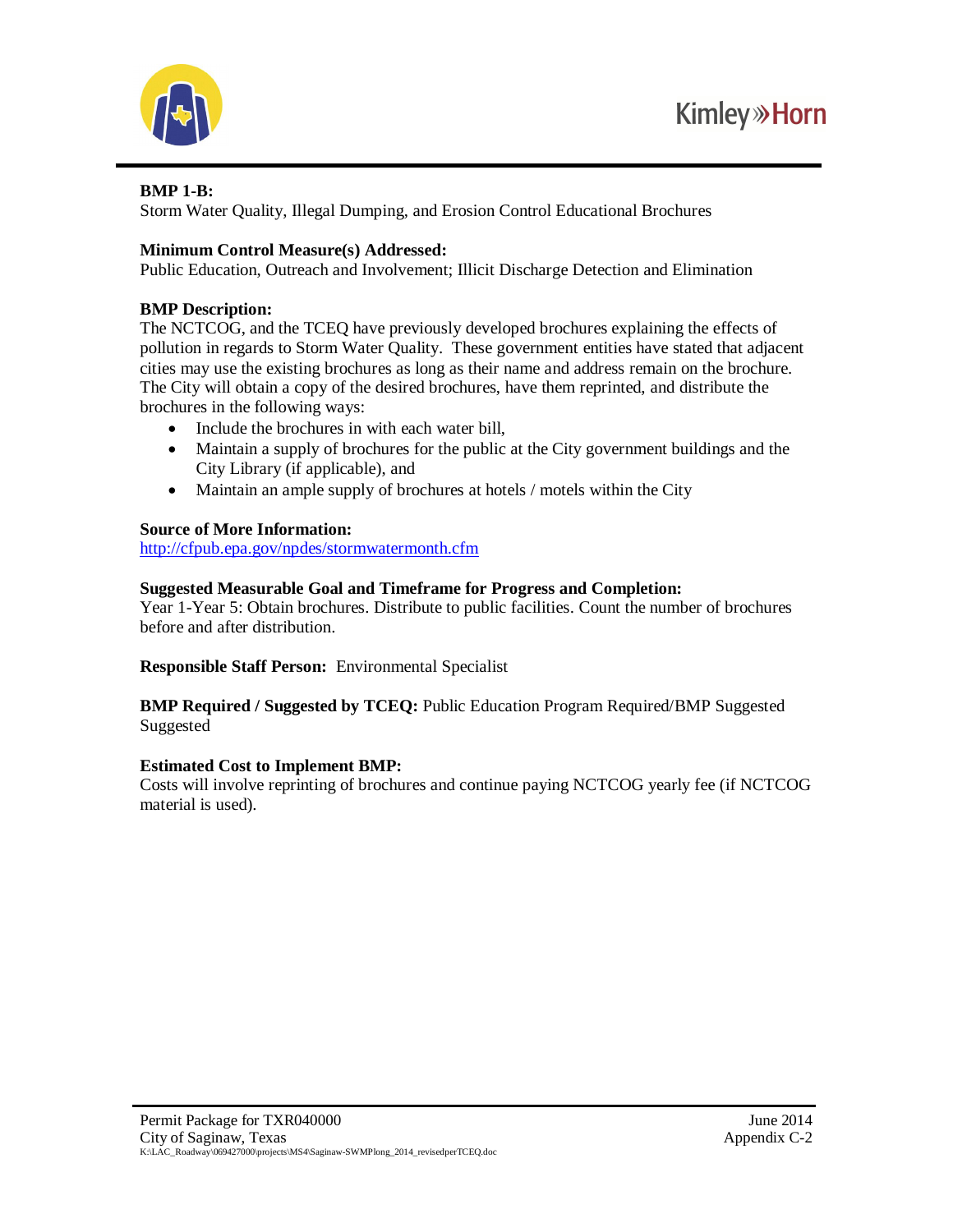

#### **BMP 1-C:** SmartScape™ Brochure Distribution

## **Minimum Control Measure(s) Addressed:**

Public Education, Outreach and Involvement Post-Construction Storm Water Management

## **BMP Description:**

The NCTCOG has developed a brochure that advises the reader on aesthetically-pleasing, environmentally-friendly landscaping that will reduce residential lot erosion. The brochure may be distributed once a year, and may be in conjunction with a City-designated "SmartScape™ Month". The brochures will need to be distributed in at least one of the following ways:

- Include the brochures in with each water bill,
- Maintain a supply of brochures for the public at the City government buildings and the City Library (if applicable), and
- $\bullet$  Maintain an ample supply of brochures at hotels / motels within the City

## **Source of More Information:**

[http://www.nctcog.org/envir/SEEclean/stormwater/pubs/brochures/NEW-smartscape-handout](http://www.nctcog.org/envir/SEEclean/stormwater/pubs/brochures/NEW-smartscape-handout-)march06.pdf

## **Suggested Measurable Goal and Timeframe for Progress and Completion:**

Year 1 through 5 – Obtain a copy of the brochure and distribute to public places. Count the number of brochures before and after distribution.

**Responsible Staff Person:** Environmental Specialist

**BMP Required / Suggested by TCEQ:** Public Education Program Required/BMP Suggested

## **Estimated Cost to Implement BMP:**

Costs will involve reprinting of brochures and continue paying NCTCOG yearly fee (if NCTCOG materials are used).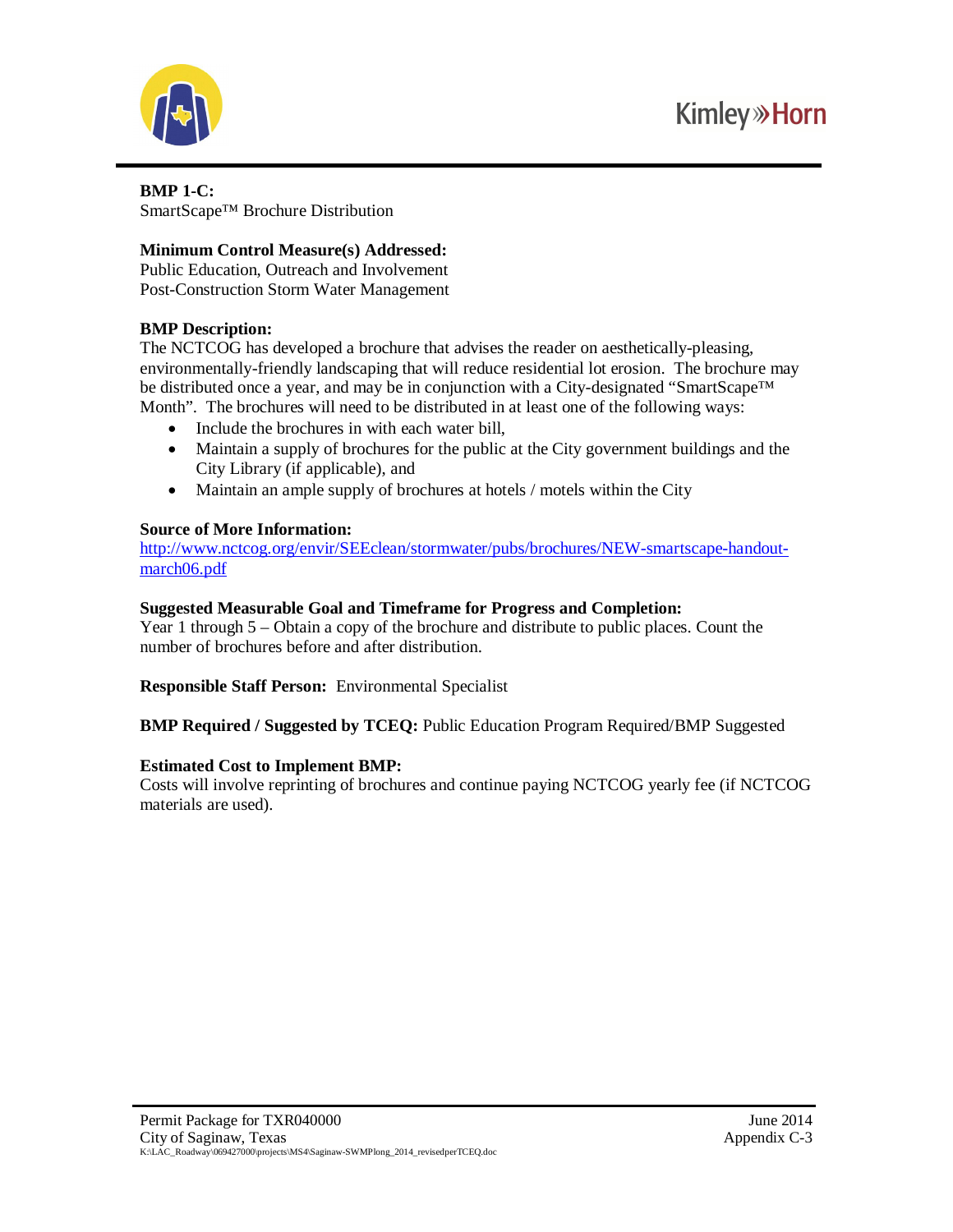

#### **BMP 1-D:**

Present Storm Water Information in Public Setting

## **Minimum Control Measure(s) Addressed:**

Public Education, Outreach, and Involvement

## **BMP Description:**

The TCEQ has previously developed informative posters regarding storm water pollution and storm water regulations. The City may obtain a copy of these posters to post within city government buildings and/or in public places. The posters will be periodically updated depending on available materials.

#### **Source of More Information:**

<http://cfpub.epa.gov/npdes/stormwatermonth.cfm>

#### **Suggested Measurable Goal and Timeframe for Progress and Completion:**

Year 1 through 5 – Obtain a copy of previously developed posters by the TCEQ or other organization or agency. Reprint and display in any or all of the above mentioned locations. Remove and replace poster as necessary.

**Responsible Staff Person:** Environmental Specialist

## **BMP Required / Suggested by TCEQ:** Public Education Program Required/BMP Suggested

## **Estimated Cost to Implement BMP:**

Costs will involve purchasing (if fees apply) and reprinting posters.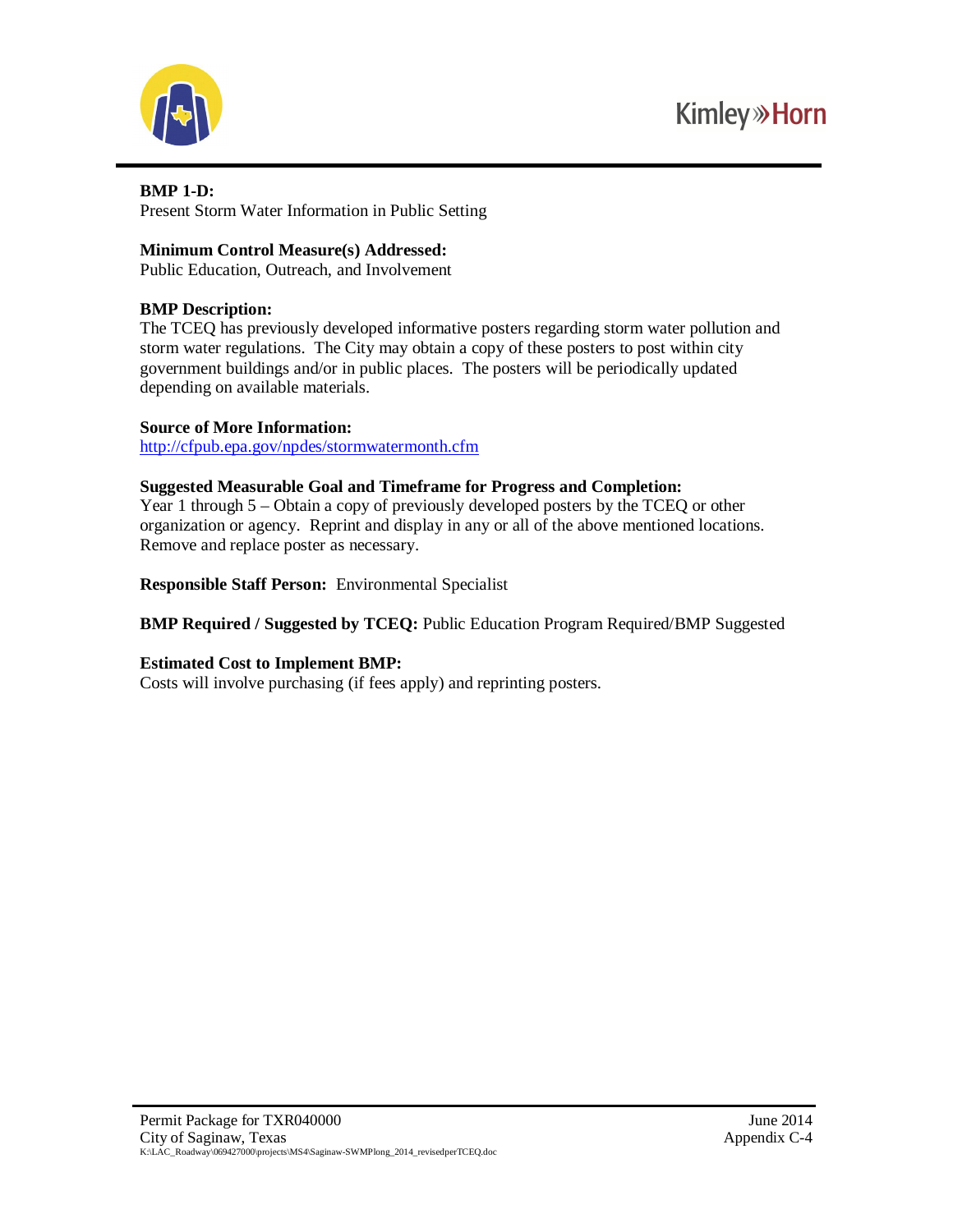

**BMP 1-E:** Storm Water Insert in Water Bill

#### **Minimum Control Measure(s) Addressed:**

Public Education and Outreach

## **BMP Description:**

The City currently distributes a monthly water bill to all residents and businesses within the City and the City's ETJ. The City will add a small column or "advertisement" regarding storm water pollution and related issues in the bill, or include one of the informational brochures. The City will also make available the storm water inserts to the General Public at the City Library and City offices. Although utility bills are distributed each month, the storm water inserts will **only be placed in the bills once a year.**

#### **Suggested Measurable Goal and Timeframe for Progress and Completion:**

Years 1 through 5 – The City will count the number of inserts sent out to various people.

**Responsible Staff Person:** Environmental Specialist

**BMP Required / Suggested by TCEQ:** Public Education Program Required/BMP Suggested

#### **Estimated Cost to Implement BMP:**

Since the City currently sends out the bill to water users, costs will be minimal and will include the limited amount of time necessary to write the article or create the "advertisement."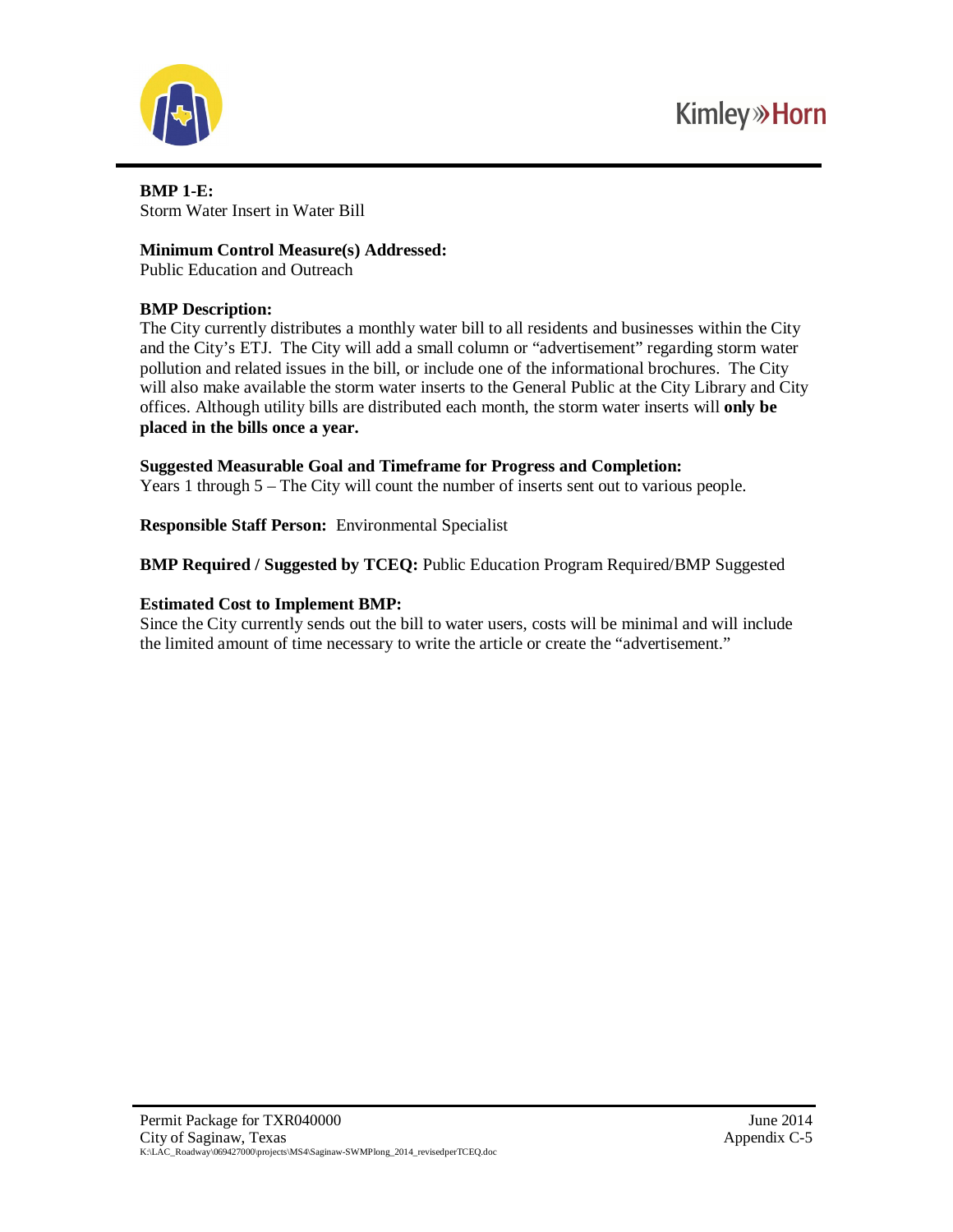

## **BMP 1-F:**

Establish a Link on the City's website for "Storm Drain Information"

## **Minimum Control Measure(s) Addressed:**

Public Education, Outreach and Involvement Illicit Discharge Detection and Elimination Post-Construction Storm Water Management

## **BMP Description:**

The City will continue to maintain a website with a stormwater page. The page will allow citizens to report illegal dumping. The link will also provide viewers with storm drain educational information. The website will allow citizens to provide feedback and input on the stormwater program.

## **Suggested Measurable Goal and Timeframe for Progress and Completion:**

Year 1-5: Continue to manage the website and post stormwater related information.

**Responsible Staff Person:** IS Department Head /Environmental Specialist

**BMP Required / Suggested by TCEQ:** Public Education, Outreach and Involvement, Illicit Discharge, Post Construction Monitoring Required/BMP Suggested

## **Estimated Cost to Implement BMP:**

Costs will involve any costs associated with the time and effort to update the website and answer citizens' questions and complaints through the website's illicit discharge reporting phone number.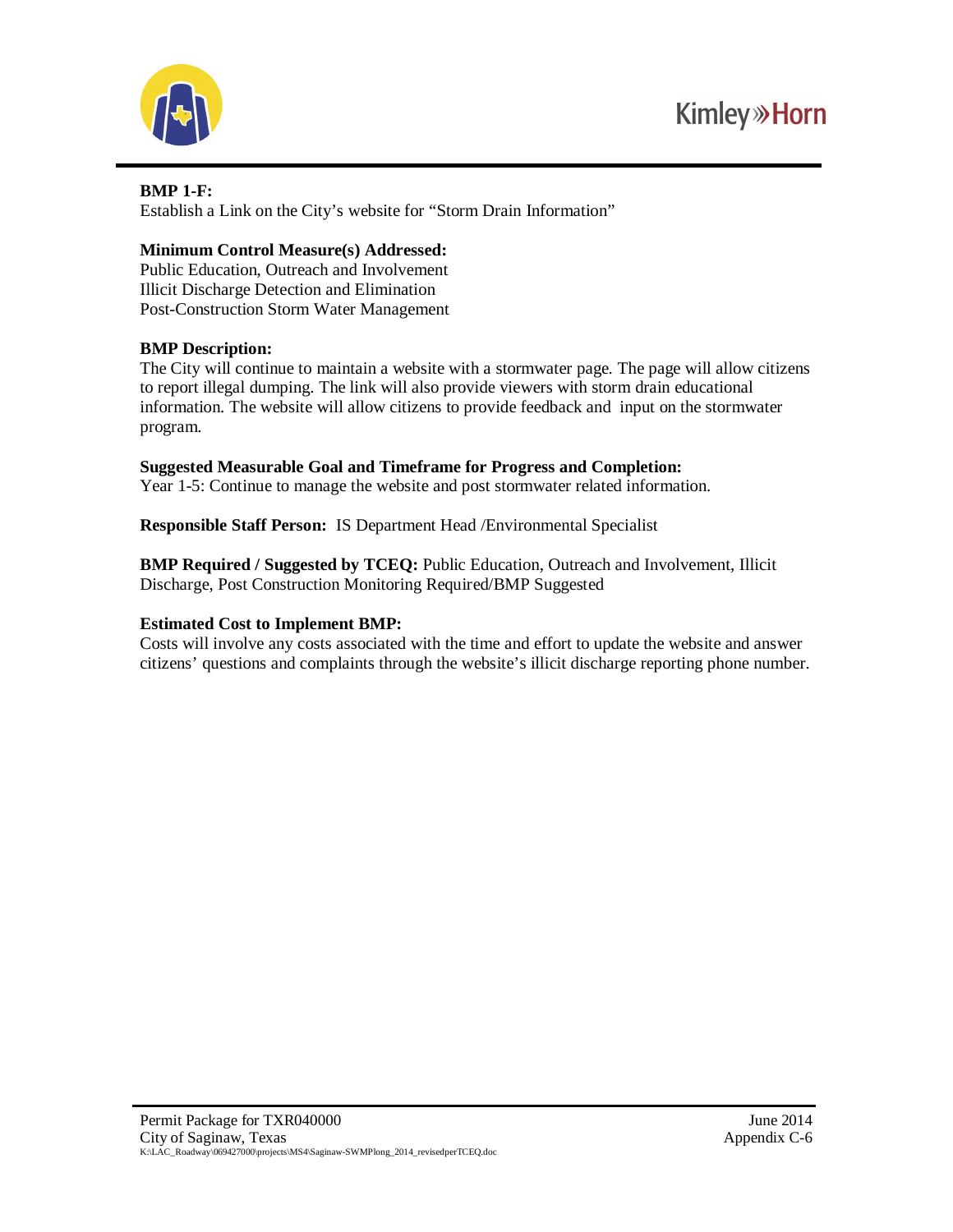

**BMP 1-G:** Local Clean-Up

**Minimum Control Measure(s) Addressed:** Public Education, Outreach, and Involvement

## **BMP Description:**

Annually the City has a local Clean-Up program for residents and businesses to participate to clean up the City.

**Suggested Measurable Goal and Timeframe for Progress and Completion:** Year 1-5: Host local Clean-Up

**Responsible Staff Person:** Operations Superintendent/Building Inspector

**BMP Required / Suggested by TCEQ:** Public Involvement Required/BMP Suggested

**Estimated Cost to Implement BMP:** Potential cost for advertisement.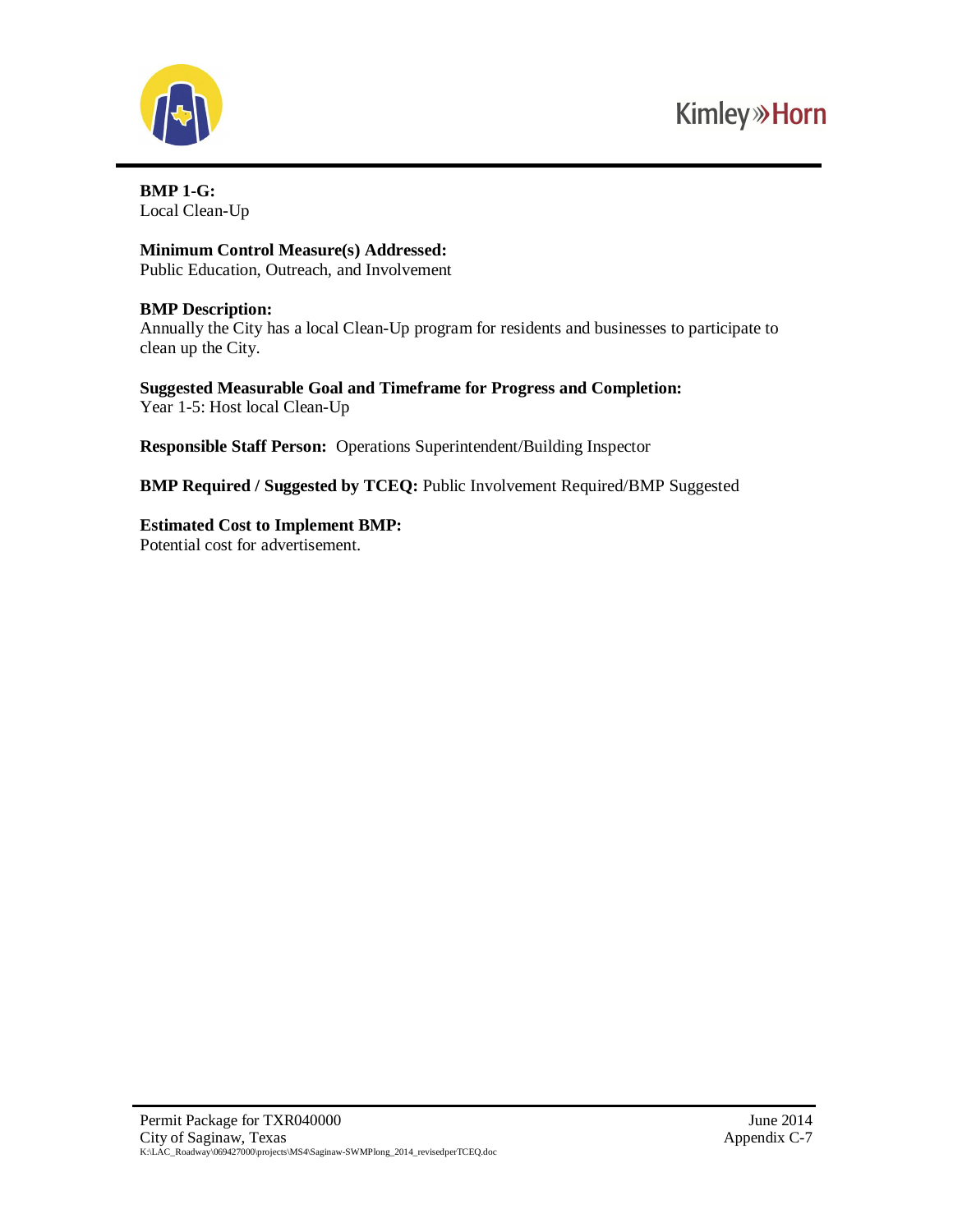

## **BMP 2-A:**

Storm Water Quality, Illegal Dumping, and Erosion Control Educational Brochures

## **Minimum Control Measure(s) Addressed:**

Public Education, Outreach, and Involvement Illicit Discharge Detection and Elimination

## **BMP Description:**

See BMP 1-B for description and distribution practices for this BMP.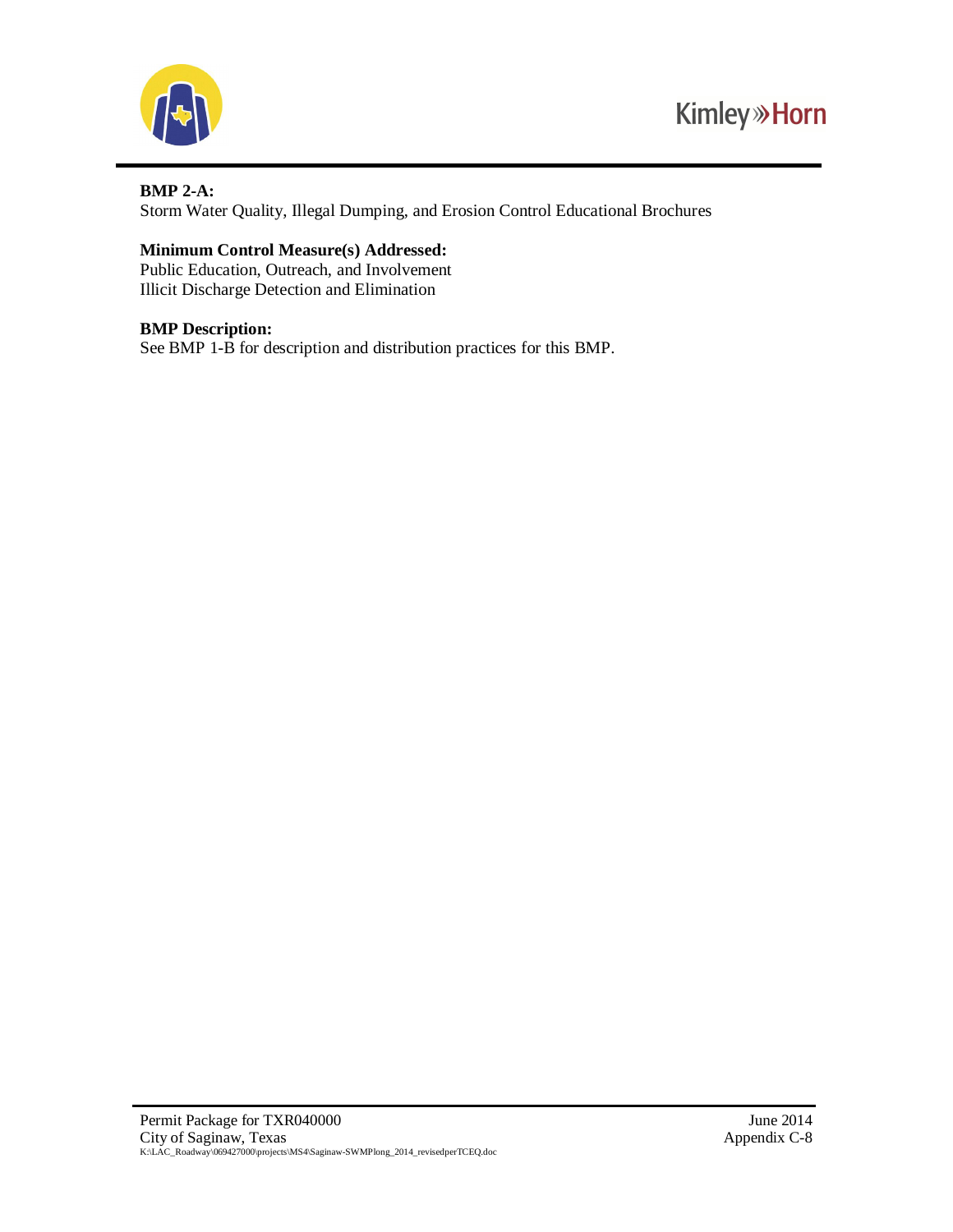

## **BMP 2-B:**

Establish a Link on the City's website for "Storm Drain Information"

## **Minimum Control Measure(s) Addressed:**

Public Education, Outreach, and Involvement Illicit Discharge Detection and Elimination Post-Construction Storm Water Management

## **BMP Description:**

See BMP 1-F for description and distribution practices for this BMP.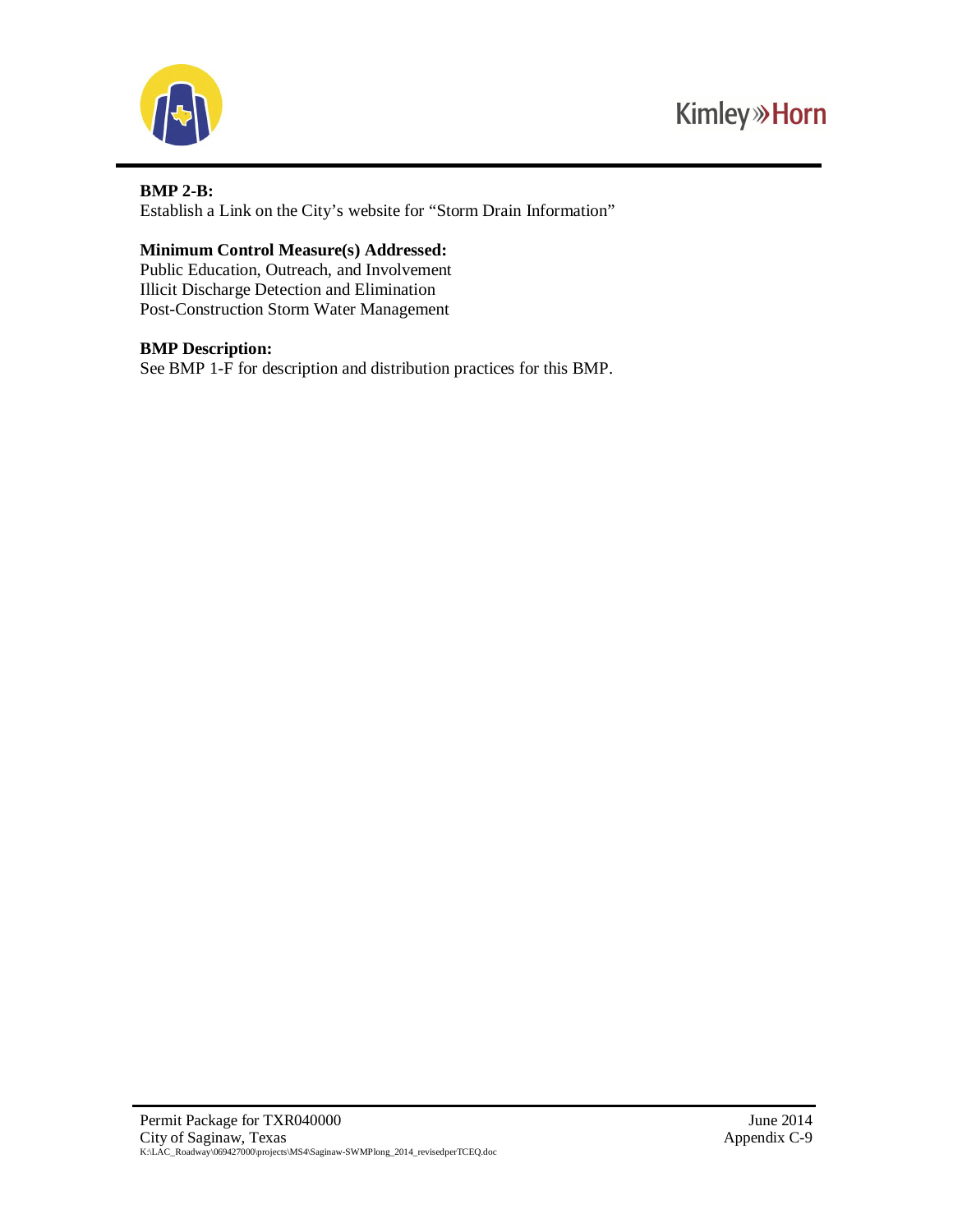

## **BMP 2-C:** Mapping of Storm Sewer System

**Minimum Control Measure(s) Addressed:**

Illicit Discharge Detection and Elimination

## **BMP Description:**

The City will continue to map the storm drain systems throughout the City. The city currently has a map of the major streams/creeks.

## **Suggested Measurable Goal and Timeframe for Progress and Completion:**

Year 1-5: The City will continue to map new storm drain systems and major outfalls.

**Responsible Staff Person:** Environmental Specialist

## **BMP Required / Suggested by TCEQ:**

Mapping locations of storm drains that discharge into the waters of the U.S. are required. Additional mapping of storm drains, inlets, and manholes are suggested.

## **Estimated Cost to Implement BMP:**

Costs of mapping of municipally-owned storm sewer system will be negotiated at a later date.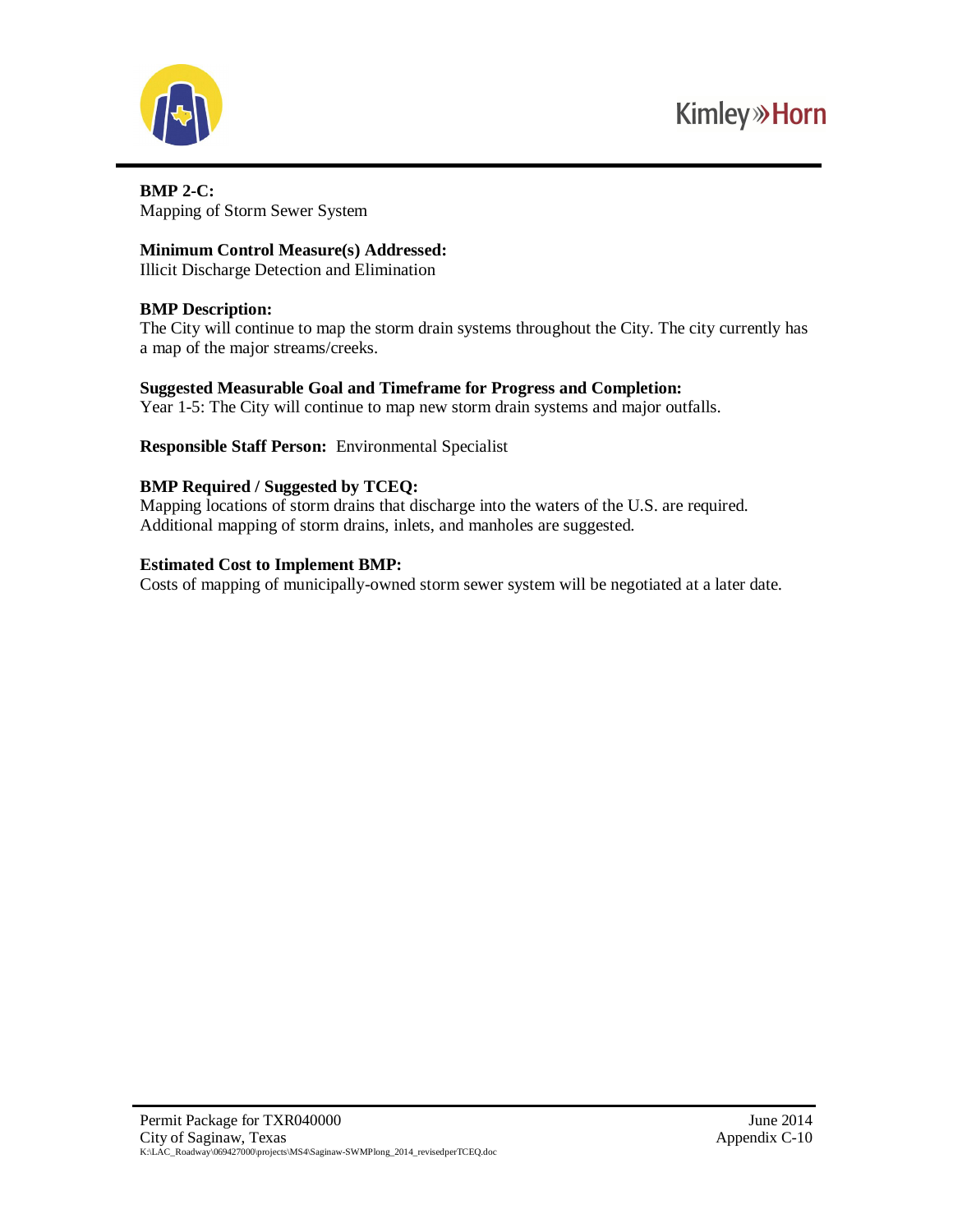



## **BMP 2-D:**

Review of Site Plan submittal and SWPPP prior to construction.

## **Minimum Control Measure(s) Addressed:**

Illicit Discharge Detection and Elimination Post-Construction Storm Water Management

## **BMP Description:**

The City has contacted an outside consultant to review the Site Plan for proposed developments. With this storm water management program, the City will also require a review of the Site Plan, Erosion Control Plans, and SWPPP paying close attention to potential causes of runoff and anticipate illicit discharge due to increased storm water regulations.

Part of the review will be to ensure the City's current detention pond ordinance is being implemented in the design. The detention ponds will serve as a post-construction BMP for the City.

## **Suggested Measurable Goal and Timeframe for Progress and Completion:**

Year 1-5– Increase submittal requirements to include the submission of Erosion Control Plans and an SWPPP with all construction plan sets. Reviewer will check discharges from site to prevent/prohibit illicit discharges. Also, require all sites to follow construction general permit in regards to allowable discharges and gaining authorization to discharge storm water.

**Responsible Staff Person:** Environmental Specialist

# **BMP Required / Suggested by TCEQ:**

Required

## **Estimated Cost to Implement BMP:**

Costs of on-going Development Review may increase due to review of the Erosion Control Plans and the SWPPP.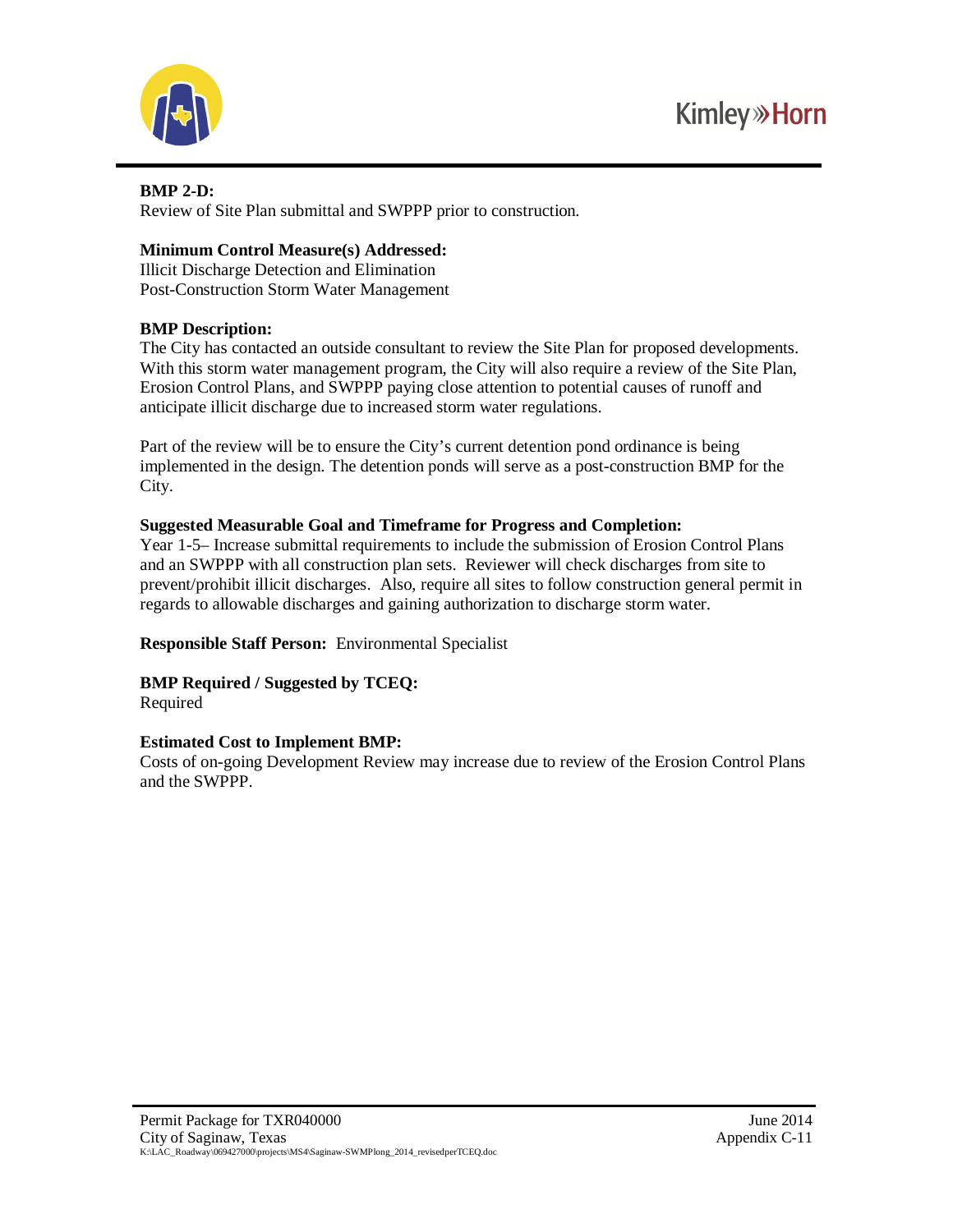

## **BMP 2-E:**

Implement Ordinance and Enforcement Procedures for Eliminating Sources of Illicit Discharges **\*\*Develop procedures for tracing and managing illicit discharges**

#### **Procedures to inspect complaints**

#### **Minimum Control Measure(s) Addressed:** Illicit Discharge Detection and Elimination

#### **BMP Description:**

An ordinance was developed during the previous permit cycle. The City will continue to implement the ordinance.

In addition, procedures will be developed to properly record and follow up/inspect any complaints.

**Suggested Measurable Goal and Timeframe for Progress and Completion:** Year 1-5: Continue to implement the ordinance.

**Responsible Staff Person:** Environmental Specialist

**BMP Required / Suggested by TCEQ:** Required

**Estimated Cost to Implement BMP:** No cost.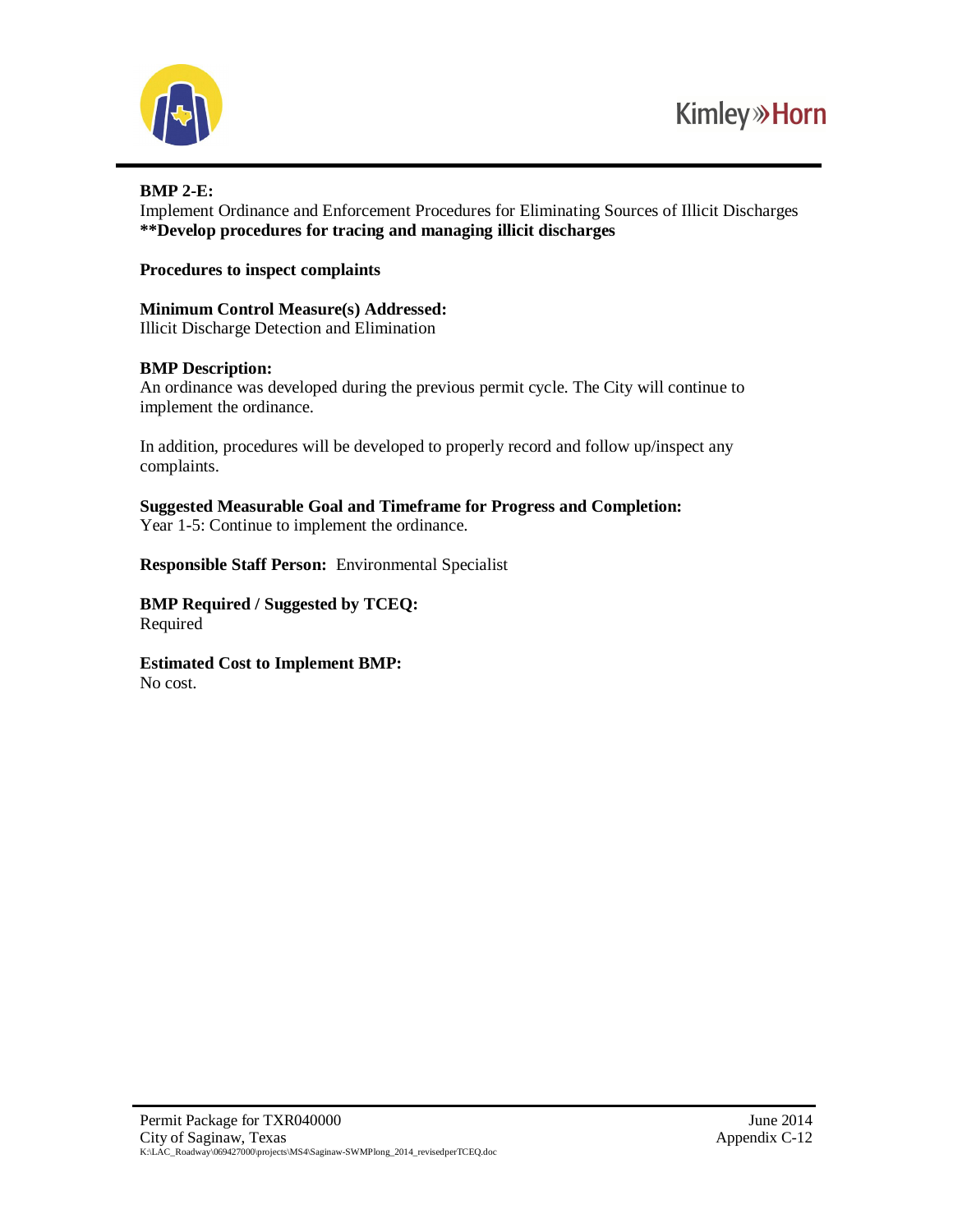

## **BMP 2-F:**

Training of City Employees – Illicit Discharges (if specific training is available)

## **Minimum Control Measure(s) Addressed:**

Illicit Discharge Detection and Elimination

## **BMP Description:**

Send one staff member to NCTCOG training,  $3<sup>rd</sup>$  party training, or on line training.

## **Comments:**

The training by the NCTCOG deals primarily with looking at flows coming off of an industrial site. However, this training will teach valuable information in regards to finding illicit discharges and what to do about them.

## **Suggested Measurable Goal and Timeframe for Progress and Completion:**

Year 1-5: Each year send one employee to training.

**Responsible Staff Person:** Environmental Specialist

## **BMP Required / Suggested by TCEQ:**

Required

## **Estimated Cost to Implement BMP:**

Costs approximately \$130 to \$150 per training session per person (if NCTCOG training is selected) plus City man-hours set aside.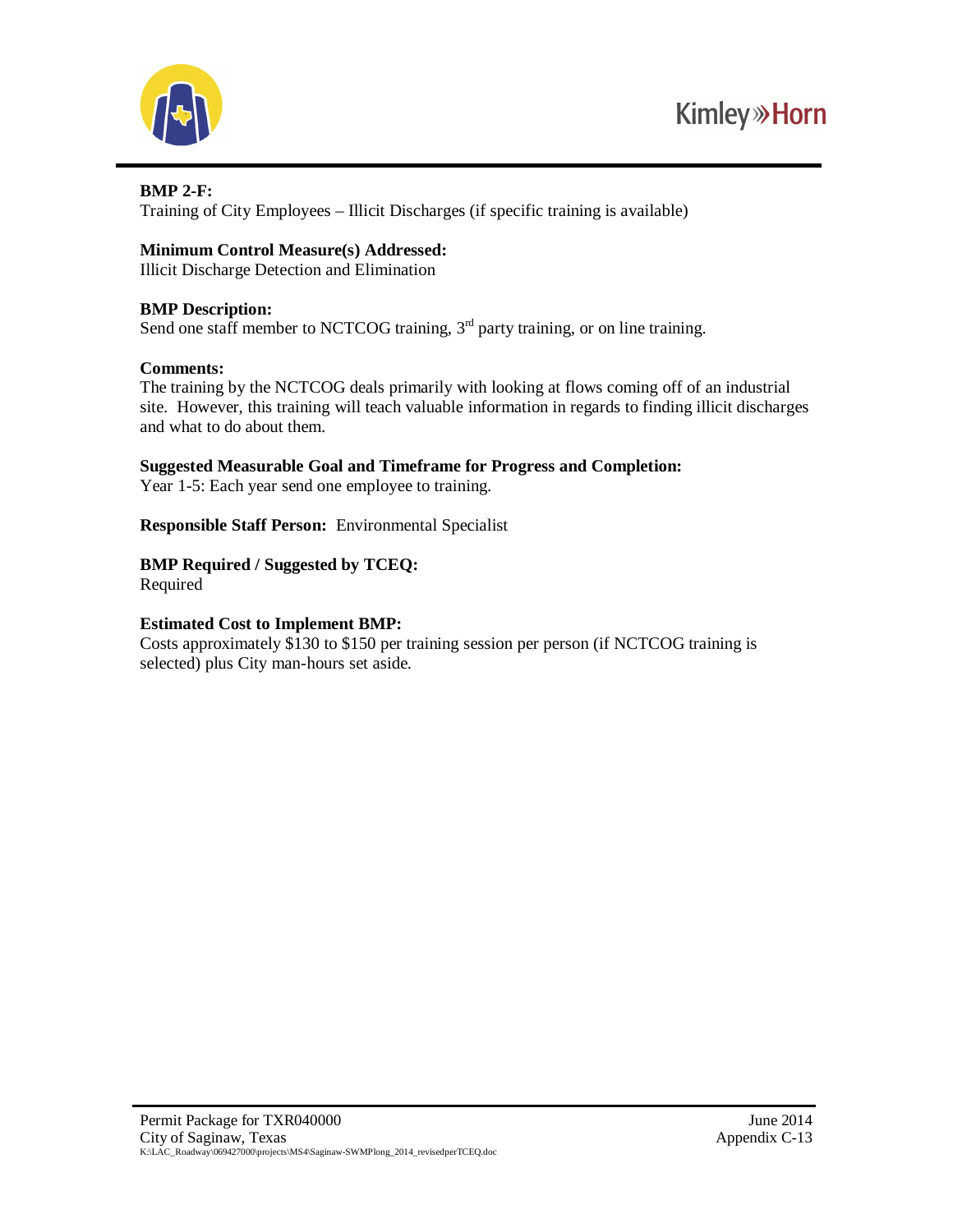

## **BMP 3-A:**

Training of City Employees – BMP Inspections (if specific training is available)

## **Minimum Control Measure(s) Addressed:**

Construction Site Storm Water Runoff Control

## **BMP Description:**

Send at least one inspector to one of the two inspector trainings performed by NCTCOG in regards to inspection of construction BMPs. The training will consist of assisting the cities with ideas and initiatives to more effectively inspect required BMPs during construction.

## **Comments:**

NCTCOG staff will coordinate with NCTCOG's Regional Training Center to offer, market, and track participation in the inspector training course. NCTCOG staff will ensure that the curriculum is kept up-to-date by making any necessary revisions and can explore customization of the curriculum for other target audiences. NCTCOG staff will seek assistance from participants in monitoring the content, structure, and effectiveness of the training program as well as cooperatively identifying and evaluating other available training resources.

## **Source of More Information:**

[http://www.nctcog.org/cs/rtc/admin\\_services.asp](http://www.nctcog.org/cs/rtc/admin_services.asp)

## **Suggested Measurable Goal and Timeframe for Progress and Completion:**

Years 1 through 5 – Send at least one (1) inspector for training with NCTCOG each year. Training is available two (2) times per year. The number of individuals trained may be increased at any time.

**Responsible Staff Person:** Environmental Specialist

**BMP Required / Suggested by TCEQ:** Site inspection and enforcement of construction activities is required/BMP is suggested

## **Estimated Cost to Implement BMP:**

Costs approximately \$130 to \$150 per NCTCOG training session per person plus City man-hours set aside. Cost for training provided by city staff is minimal.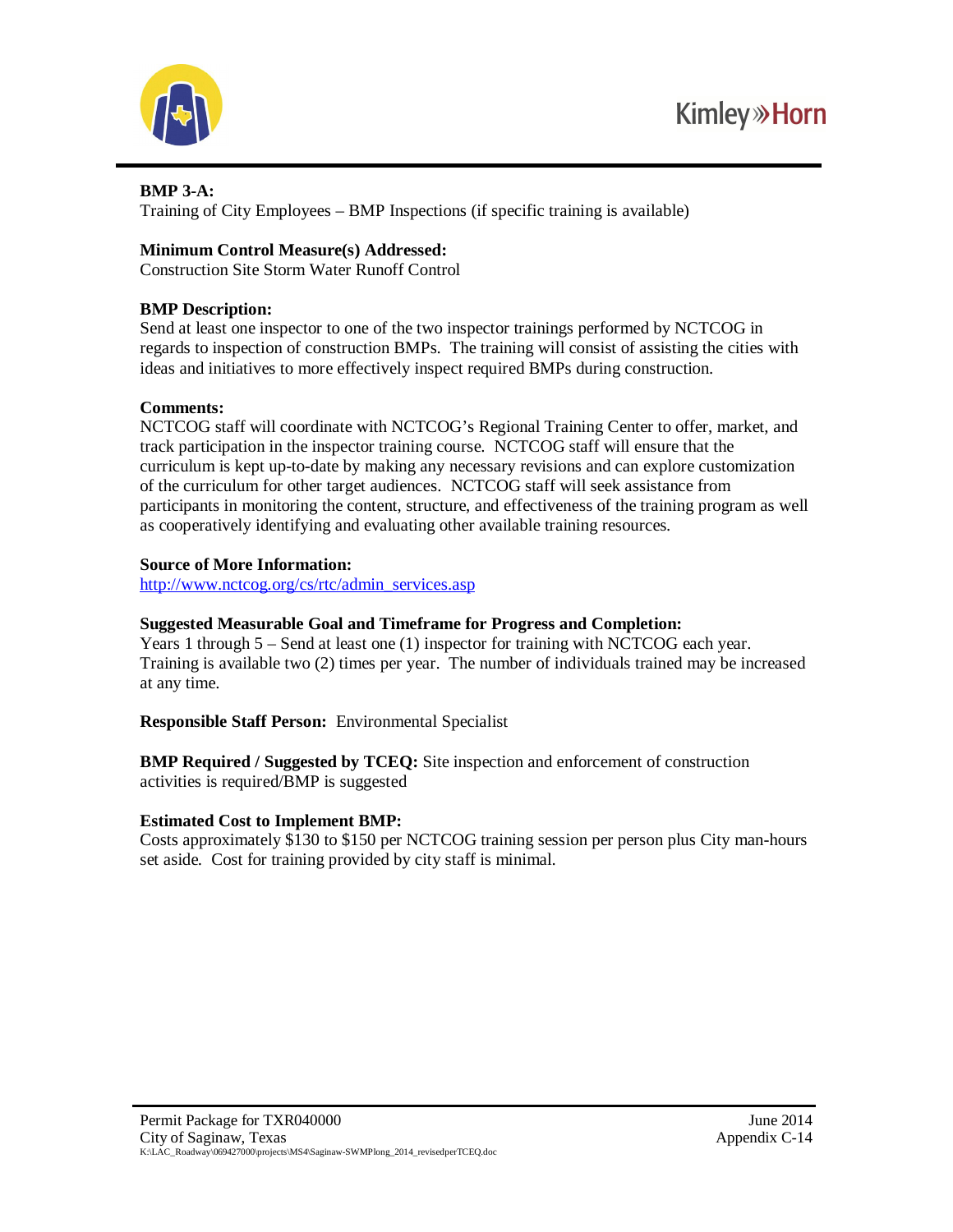

#### **BMP 3-B:**

Continue to implement the Erosion and Sediment Control Ordinance

## **Minimum Control Measure(s) Addressed:**

Construction Site Storm Water Runoff Control

## **BMP Description:**

Continue to enforce the erosion control ordinance

#### **Suggested Measurable Goal and Timeframe for Progress and Completion:** Year 1 –5: Continue to implement the erosion control ordinance.

**Responsible Staff Person:** Environmental Specialist

**BMP Required / Suggested by TCEQ:** Required

**Estimated Cost to Implement BMP:** No cost.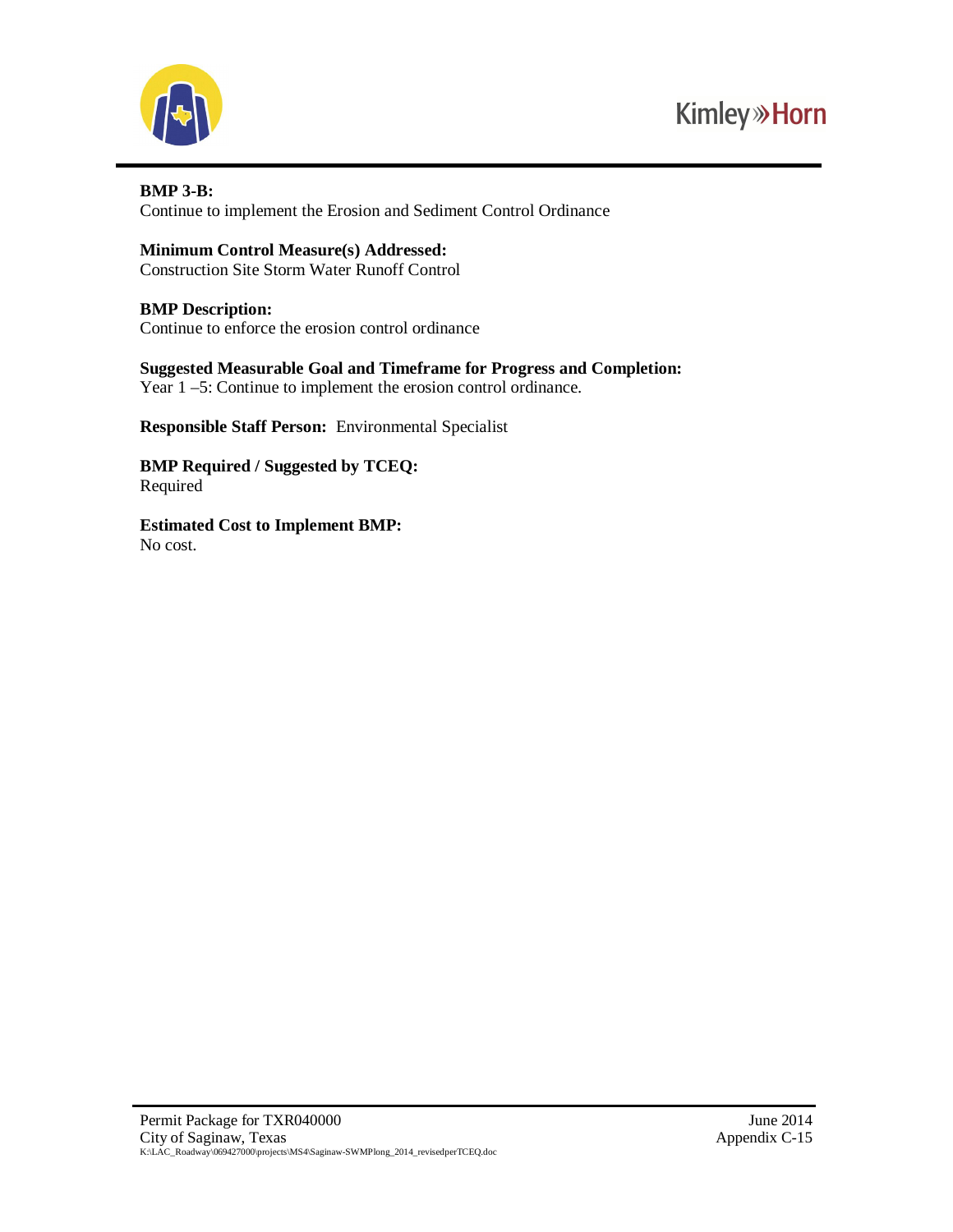

#### **BMP 3-C:** Continue to Inspect Construction Sites

## **Minimum Control Measure(s) Addressed:**

Construction Site Storm Water Runoff Control

## **BMP Description:**

Establish a schedule with a frequency for inspecting construction sites, not just for construction purposes, but also for erosion control compliance.

## **Comments:**

The schedule and frequency of inspections will continually vary as projects start and finish. However, the City will need to have a general inspection time frame, whether it is every other day, weekly or biweekly. More visits should be given to the larger construction sites or the sites that will have the most impact on water quality and the environment. Record keeping of visits is also very important.

## **Suggested Measurable Goal and Timeframe for Progress and Completion:**

Year  $1 - 5$ : Continue to inspect construction sites.

**Responsible Staff Person:** Environmental Specialist

**BMP Required / Suggested by TCEQ:** Site inspection and enforcement of construction activities is required/BMP is suggested to assist in record keeping and annual reporting activities

# **Estimated Cost to Implement BMP:**

No cost.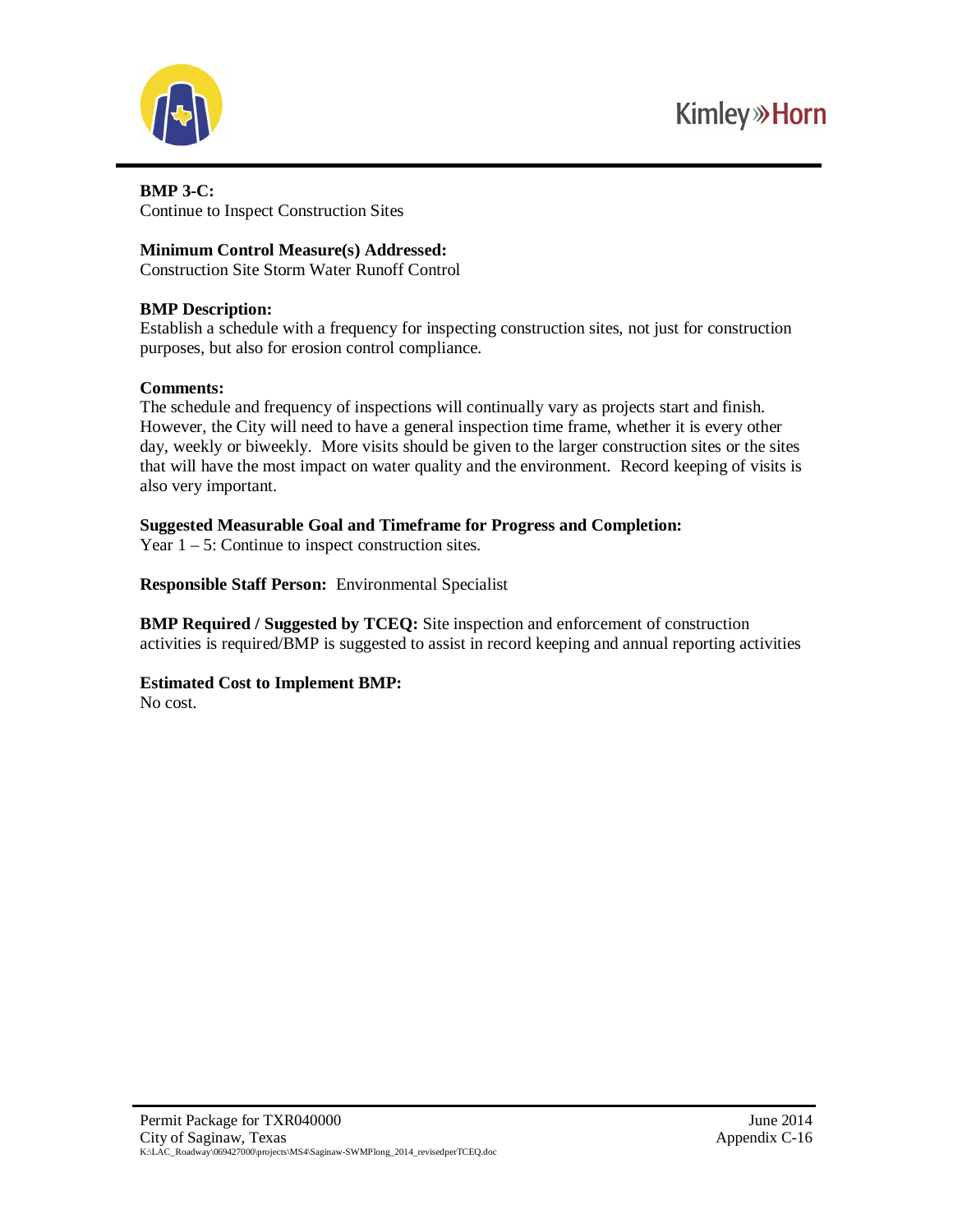

#### **BMP 3-D:** Continue to use the Standard Inspection Form

## **Minimum Control Measure(s) Addressed:**

Construction Site Storm Water Runoff Control Post-Construction Storm Water Management

## **BMP Description:**

Continue to use the standard inspection form that was developed during the previous permit year.

**Suggested Measurable Goal and Timeframe for Progress and Completion:** Year 1-5: Continue to use the standard inspection form, keep for annual reporting purposes

**Responsible Staff Person:** Environmental Specialist

**BMP Required / Suggested by TCEQ:** Site inspection and enforcement of construction activities is required/BMP is suggested to assist in record keeping and annual reporting activities

**Estimated Cost to Implement BMP:** No cost.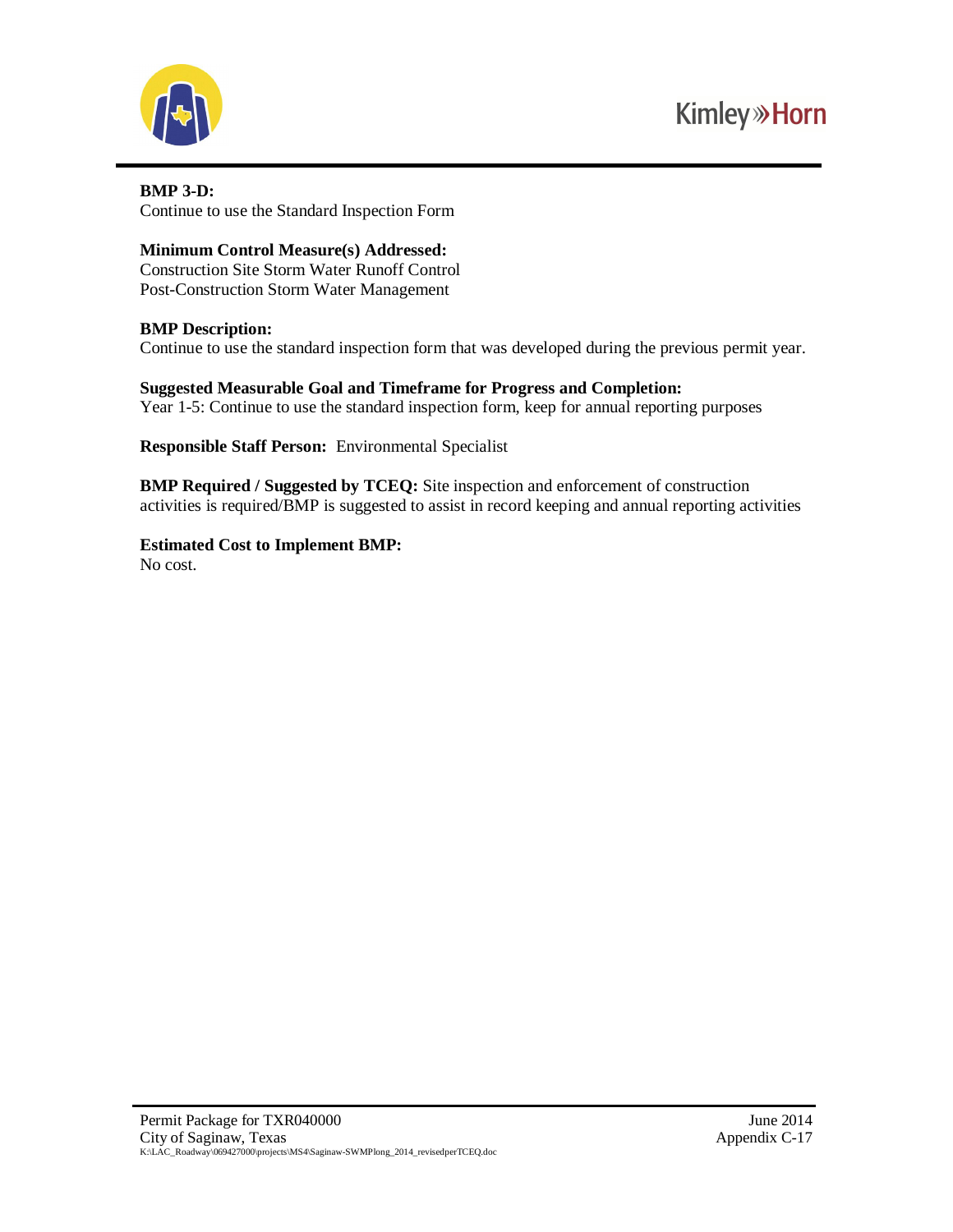

## **BMP 4-A:** SmartScape™ Brochure Distribution

## **Minimum Control Measure(s) Addressed:**

Public Education, Outreach and Involvement Post-Construction Storm Water Management

#### **BMP Description:**

See BMP 1-C for description and distribution practices for this BMP.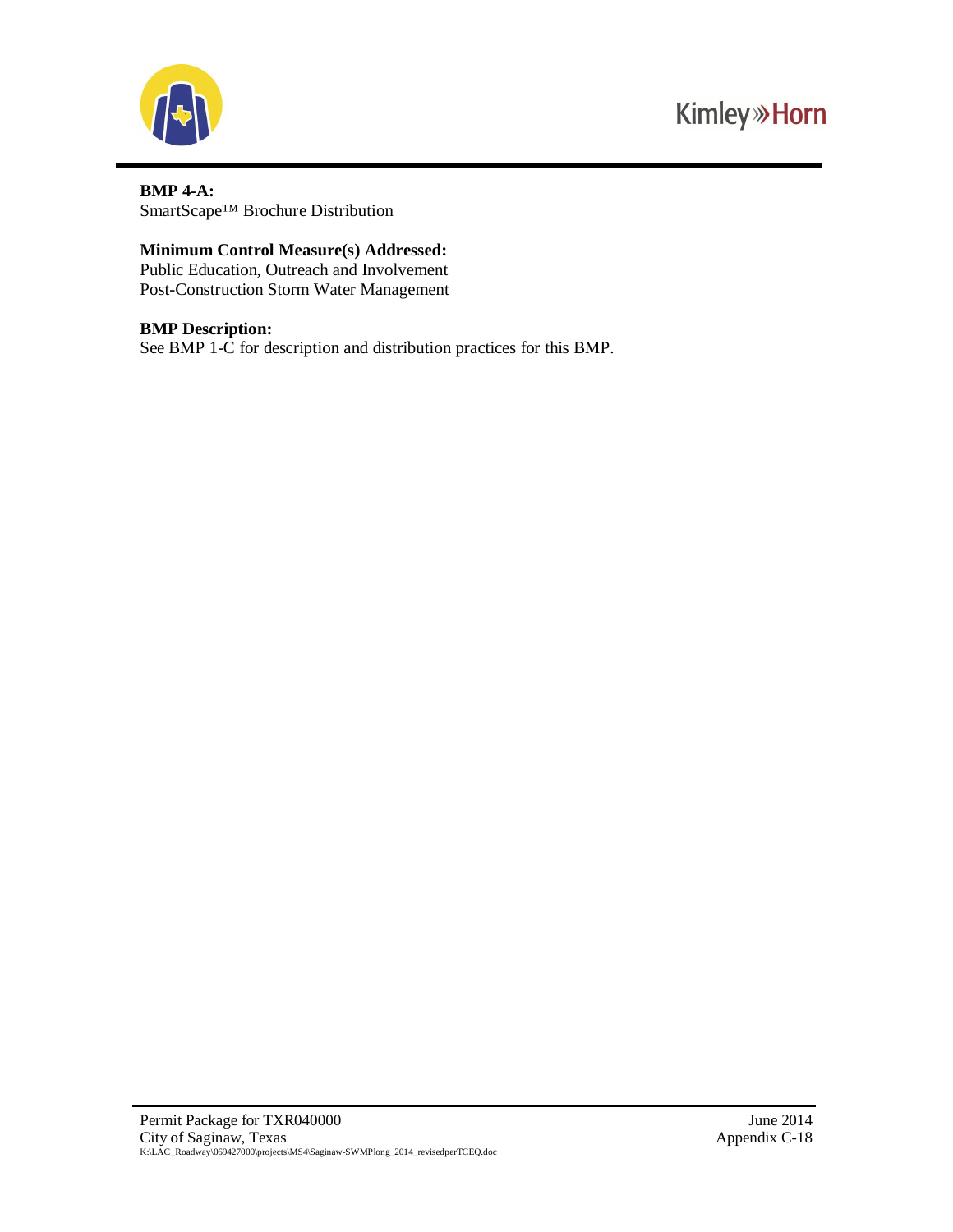



#### **BMP 4-B:**

Establish a Link on the City's website for "Storm Drain Information"

## **Minimum Control Measure(s) Addressed:**

Public Involvement / Participation Illicit Discharge Detection and Elimination Post-Construction Storm Water Management

#### **BMP Description:**

See BMP 1-F for description of this BMP.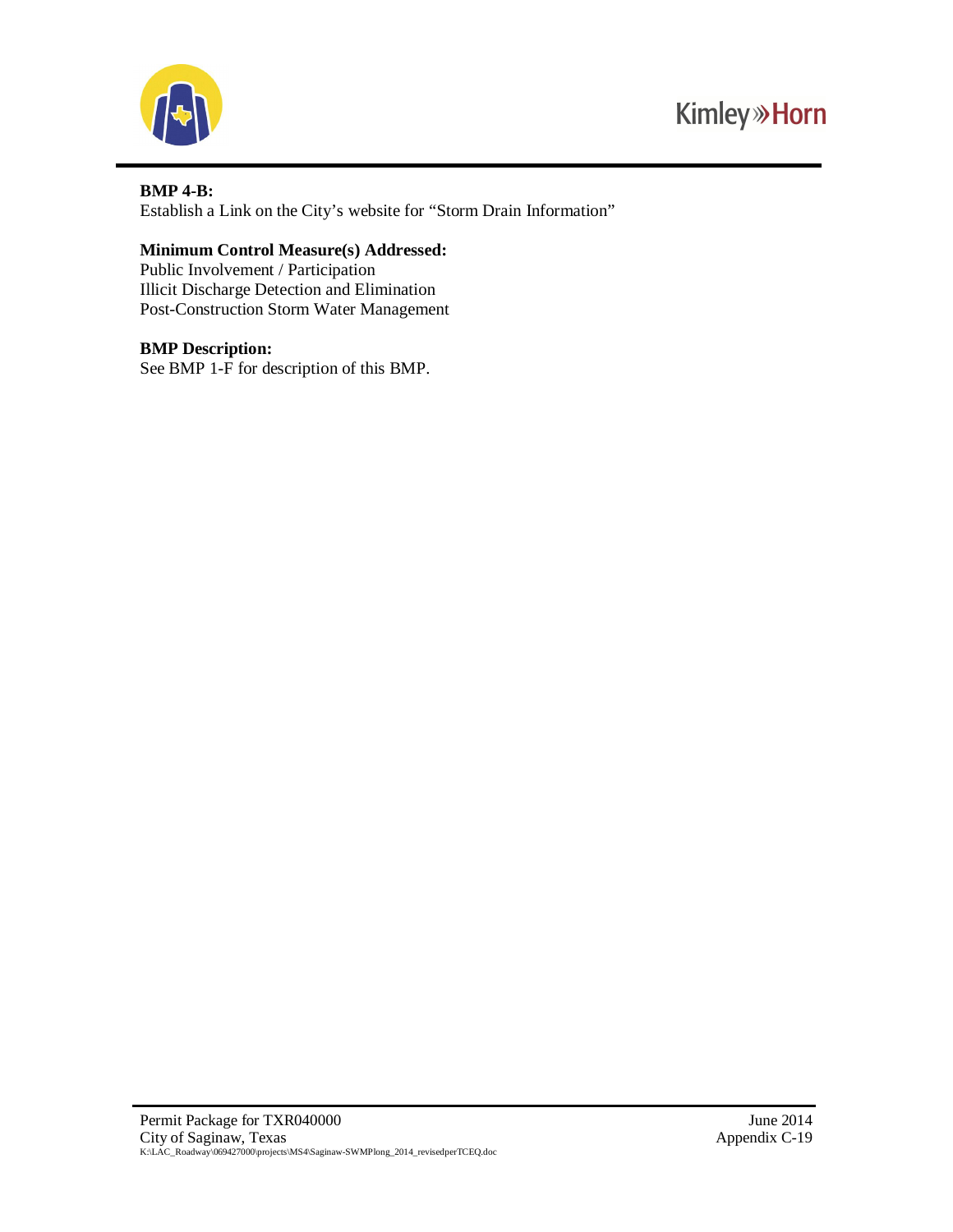



## **BMP 4-C:**

Review of Site Plan submittal and SWPPP prior to construction.

## **Minimum Control Measure(s) Addressed:**

Illicit Discharge Detection and Elimination Post-Construction Storm Water Management

#### **BMP Description:**

See BMP 2-D for description of this BMP.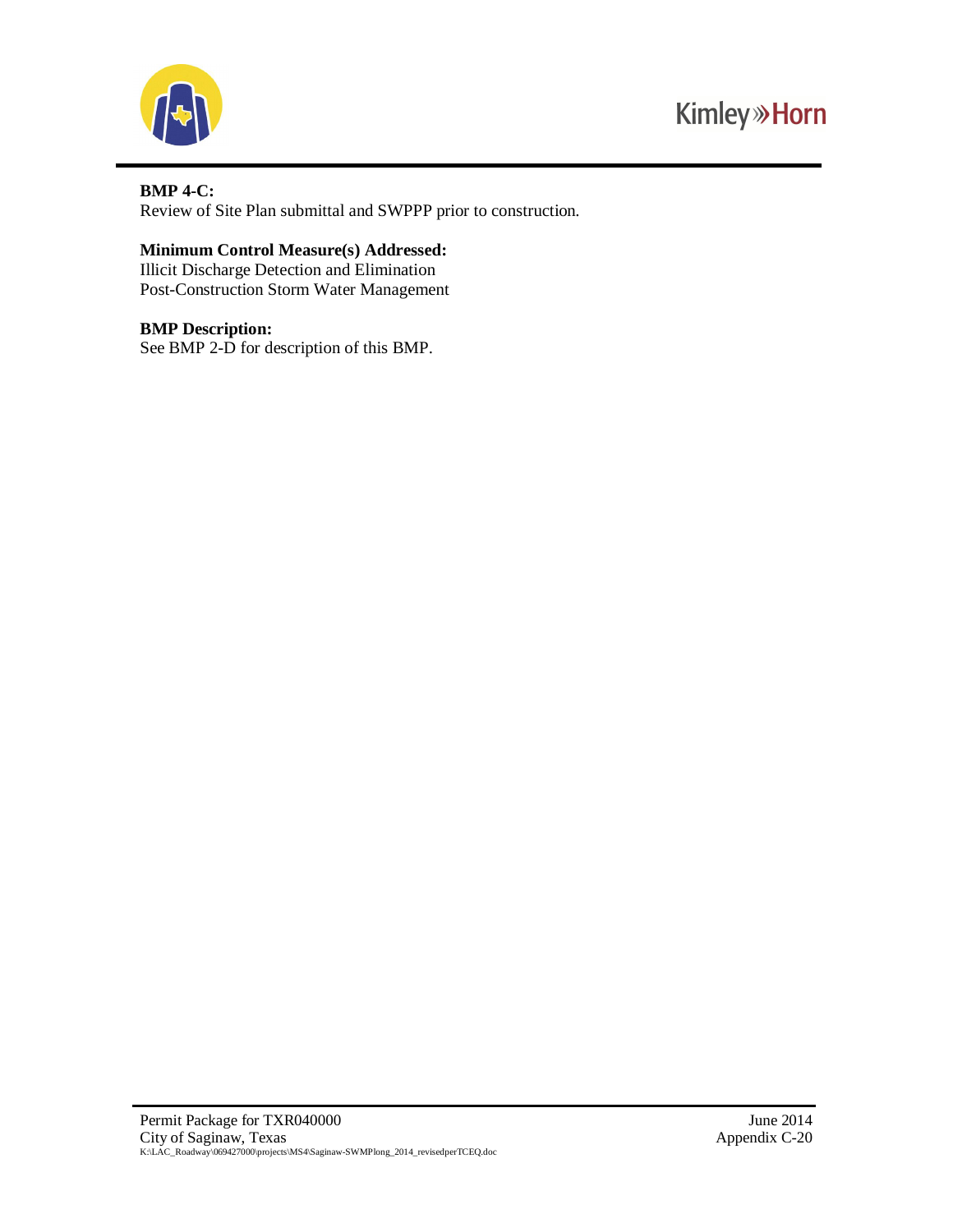



#### **BMP 5-A:**

Training of City Employees – Municipal Pollution Prevention

## **Minimum Control Measure(s) Addressed:**

Pollution Prevention / Good Housekeeping of Municipal Operations

## **BMP Description:**

If training is available, the City will send at least one inspector to trainings performed by NCTCOG in regards to municipal pollution prevention. The training will consist of assisting the cities with ideas and initiatives to more effectively prevent pollution during municipal operations.

The City will provide internal training to appropriate City staff. Information, presentation information and training material will be obtained from local, state, and federal websites.

**Suggested Measurable Goal and Timeframe for Progress and Completion:** Years 1-5: send one staff member to training each year or use online training

**Responsible Staff Person:** Environmental Specialist

**BMP Required / Suggested by TCEQ:** Required

## **Estimated Cost to Implement BMP:**

Costs approximately \$130-\$150 per training session per person (if NCTCOG training is used) plus City man-hours set aside. Training costs provided by city staff is minimal.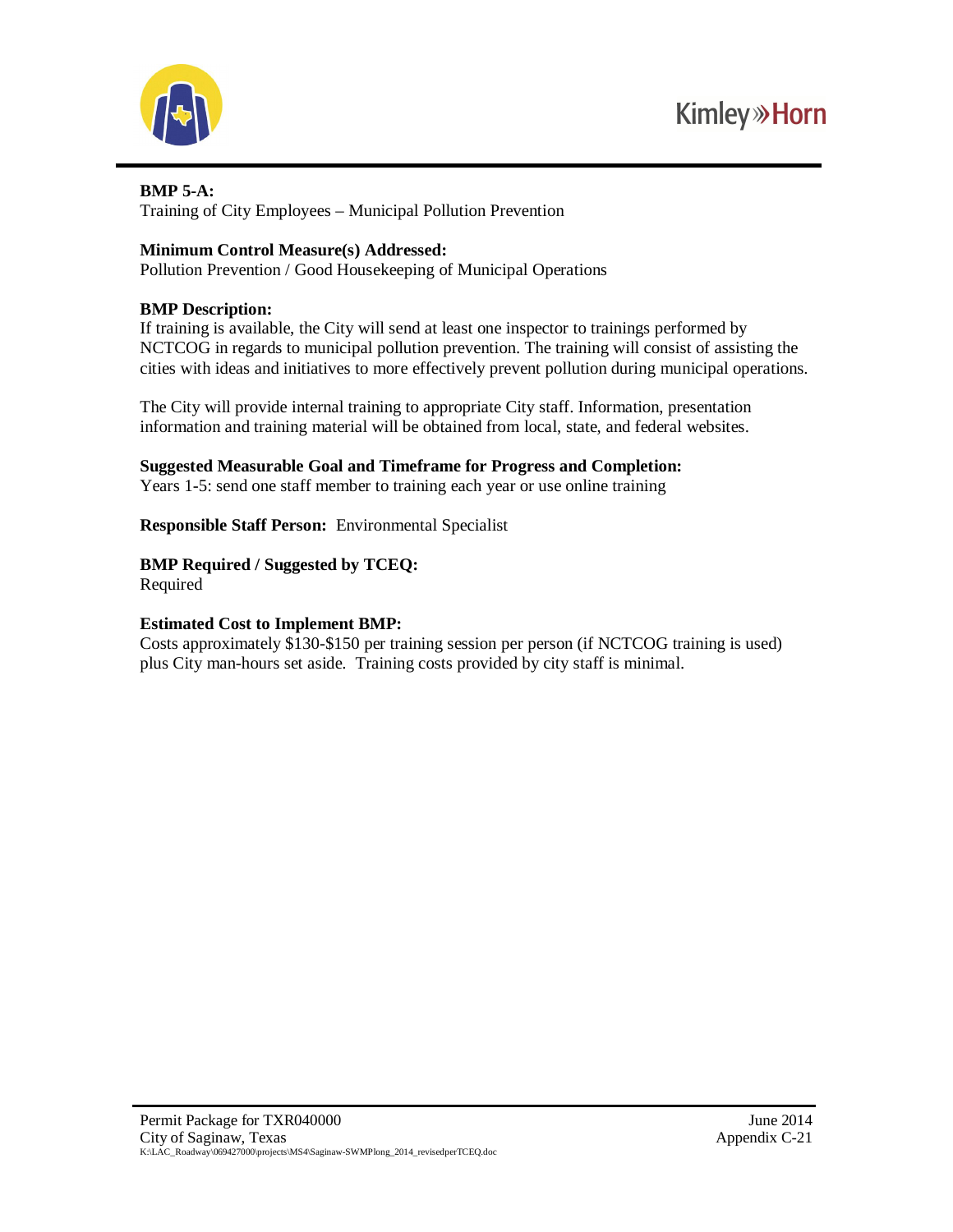



## **BMP 5-B:**

Develop Maintenance Schedule for Municipal Inspections

## **Minimum Control Measure(s) Addressed:**

Pollution Prevention / Good Housekeeping of Municipal Operations

## **BMP Description:**

Establish a schedule of fleet inspection, machinery inspection, cleaning of catch basins and municipally-owned inlets, and cleaning of the litter in the maintenance yard, park areas, and streets.

## **Comments:**

Develop a schedule to track the frequency of fleet and machinery inspections for leaks, the number of catch basins cleaned on a certain schedule, the inspection and cleaning of grease traps and oil / water separators. Some of these schedules already exists which if they do, the City will gather the records for annual reporting purposes.

## **Suggested Measurable Goal and Timeframe for Progress and Completion:**

Year1-Year 5: Keep track of the maintenance activities and submit with the annual report.

**Responsible Staff Person:** Operations Superintendent/Chief Mechanic

**BMP Required / Suggested by TCEQ:** Structural control maintenance is required/BMP is suggested

## **Estimated Cost to Implement BMP:**

Costs include time for making the general list and creating the schedule.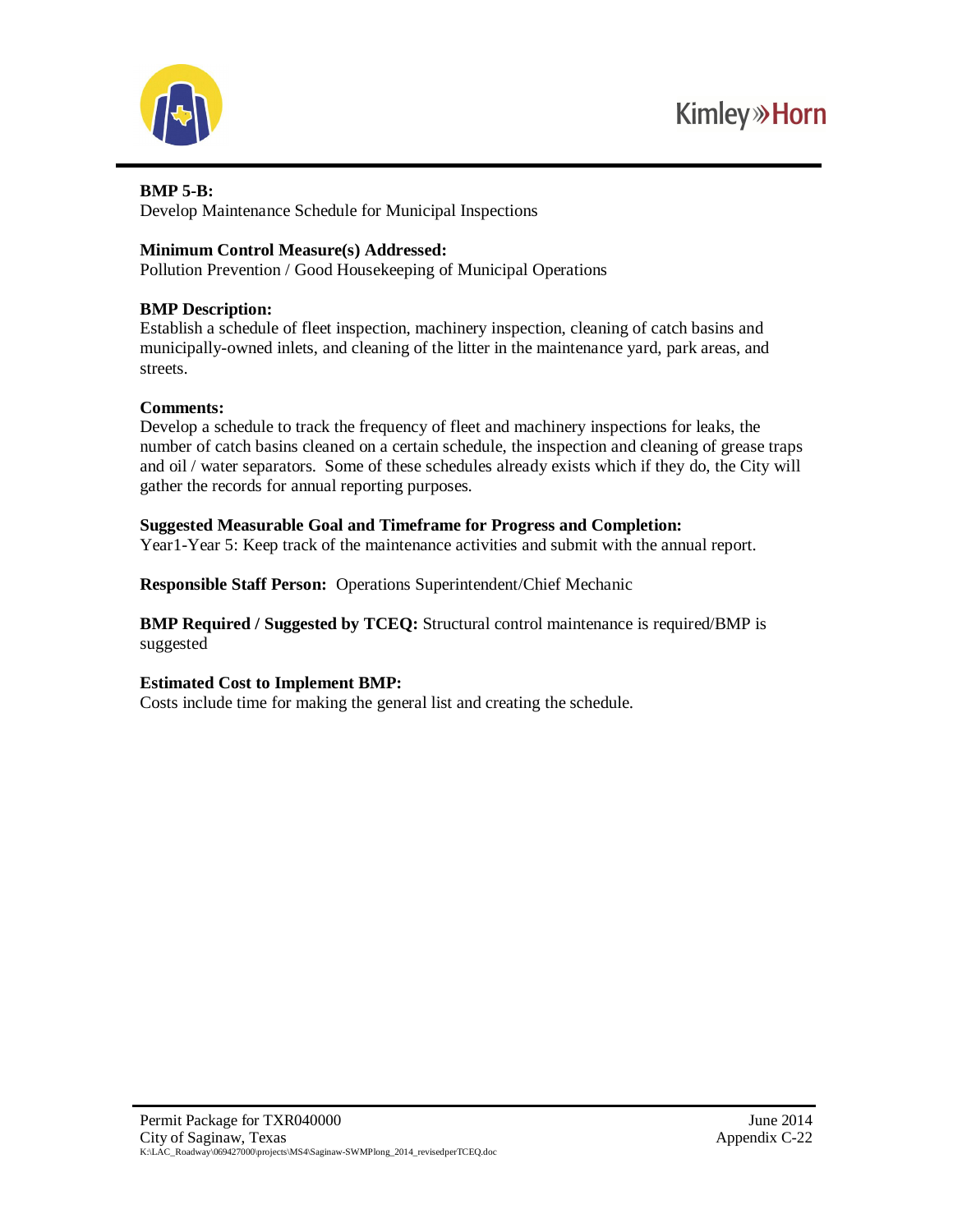

## **BMP 5-C:**

Develop Maintenance Schedule for items discussed in MCM- Pollution Prevention / Good Housekeeping of Municipal Operations

**Identify Pollutant of Concern and develop measures to prevent**

#### **Minimum Control Measure(s) Addressed:**

Pollution Prevention / Good Housekeeping of Municipal Operations

## **BMP Description:**

Establish an inspection and maintenance schedule for the municipally-responsible structural control devices.

#### **Comments:**

The inspection and maintenance schedule will include addresses the following areas:

- 1. parks and open space
- 2. streets and roads
- 3. fleet and building maintenance
- 4. storm water systems
- 5. new construction
- 6. parking lots
- 7. vehicle and equipment maintenance

The City currently performs general cleanup and maintenance in these seven areas. The City will continue to perform maintenance and evaluate the current maintenance program. The City will observe the condition of all of the facilities in each of these particular areas. The City will then develop a schedule to ensure the facilities are being appropriately maintained. Documentation will be maintained for annual reporting purposes.

## **Suggested Measurable Goal and Timeframe for Progress and Completion:**

Year 1-Year 5: Continue to implement the maintenance program and keep track of the activities for annual reporting purposes.

**Responsible Staff Person:** Operations Superintendent/Chief Mechanic

**BMP Required / Suggested by TCEQ:** Implementing Good House keeping procedures to reduce pollutants is required/BMP is suggested

## **Estimated Cost to Implement BMP:**

Costs include time for making the general list and creating the schedule.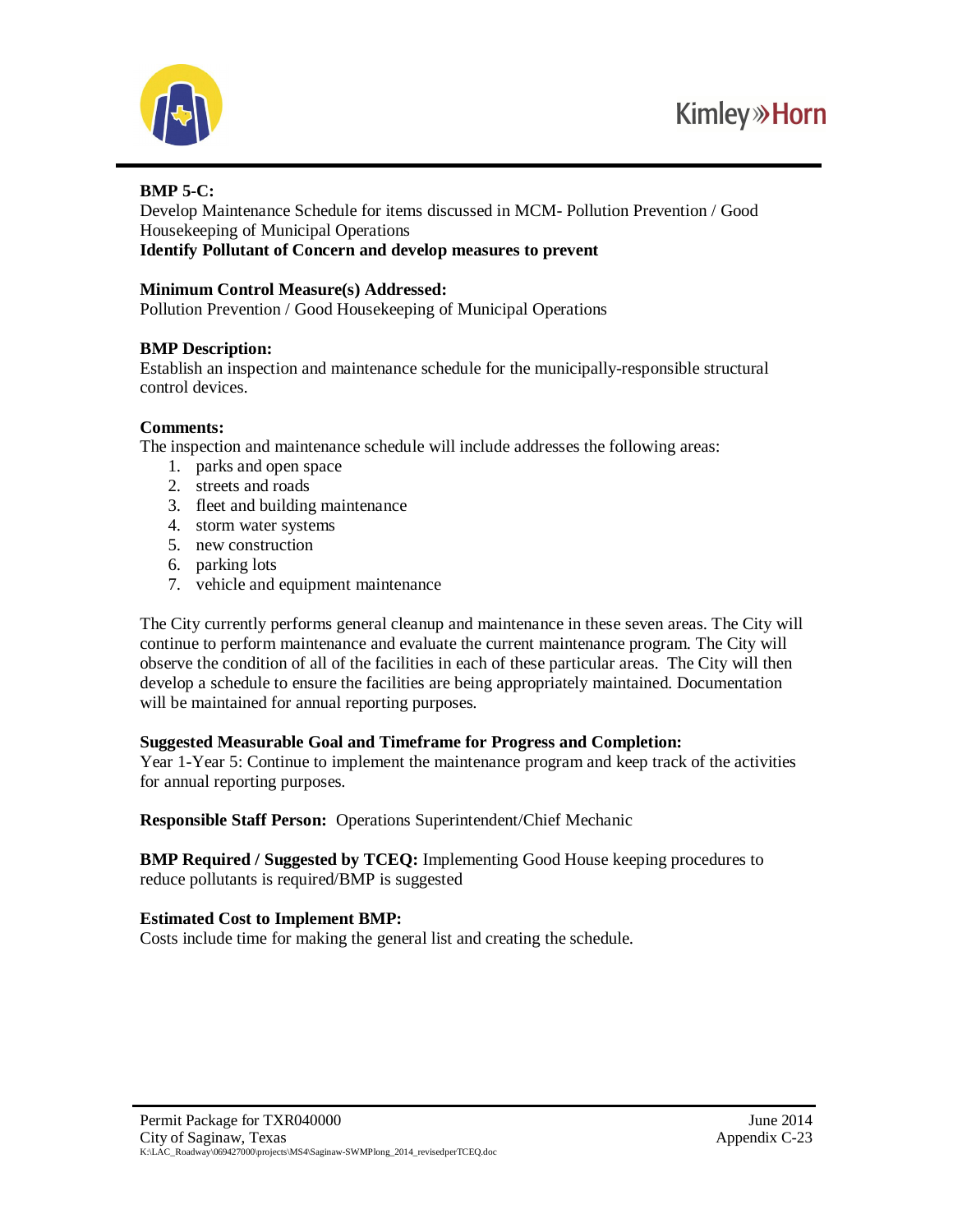

#### **BMP 5-D:**

Develop Proper Disposal Procedures for Waste

## **Minimum Control Measure(s) Addressed:**

Pollution Prevention / Good Housekeeping of Municipal Operations

## **BMP Description:**

Establish procedures for picking up spills (fuel, oil, chemical) and disposing of waste (floatables, accumulated sediments, dredge soils).

## **Suggested Measurable Goal and Timeframe for Progress and Completion:**

Year 1-Year 5: Continue to implement the proper disposal procedures and keep track of the procedures for annual reporting purposes.

**Responsible Staff Person:** Operations Superintendent

**BMP Required / Suggested by TCEQ:** Developing procedures for waste disposal is Required.

## **Estimated Cost to Implement BMP:**

Costs include time for developing procedures and training employees.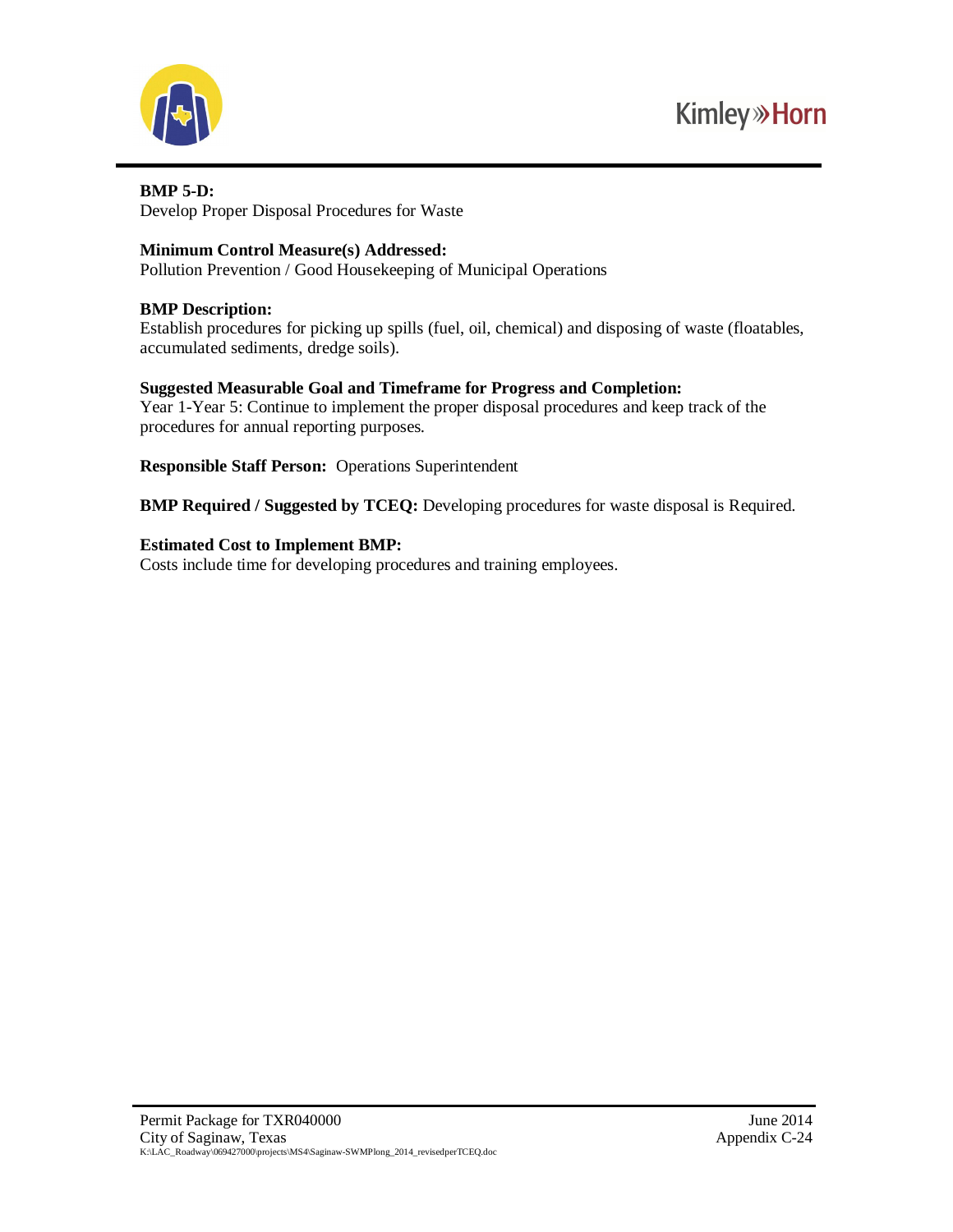



#### **BMP 5-E:**

Develop Recycling Program for Municipal Operations

## **Minimum Control Measure(s) Addressed:**

Public Education, Outreach and Involvement Pollution Prevention / Good Housekeeping of Municipal Operations

## **BMP Description:**

Establish schedule, procedures, and contract for collecting and discarding of recyclables. It is possible to work with adjacent cities to accomplish these tasks.

## **Suggested Measurable Goal and Timeframe for Progress and Completion:**

Year 1-5: Continue to participate in the recycling program

**Responsible Staff Person:** Environmental Specialist

**BMP Required / Suggested by TCEQ:** Implementing Good House keeping procedures to reduce pollutants is required/BMP is suggested

## **Estimated Cost to Implement BMP:**

Costs include time for researching ideas and paying for recycling. If the program is offered to the City, costs will include contracting a company to pickup and dispose of the recyclables.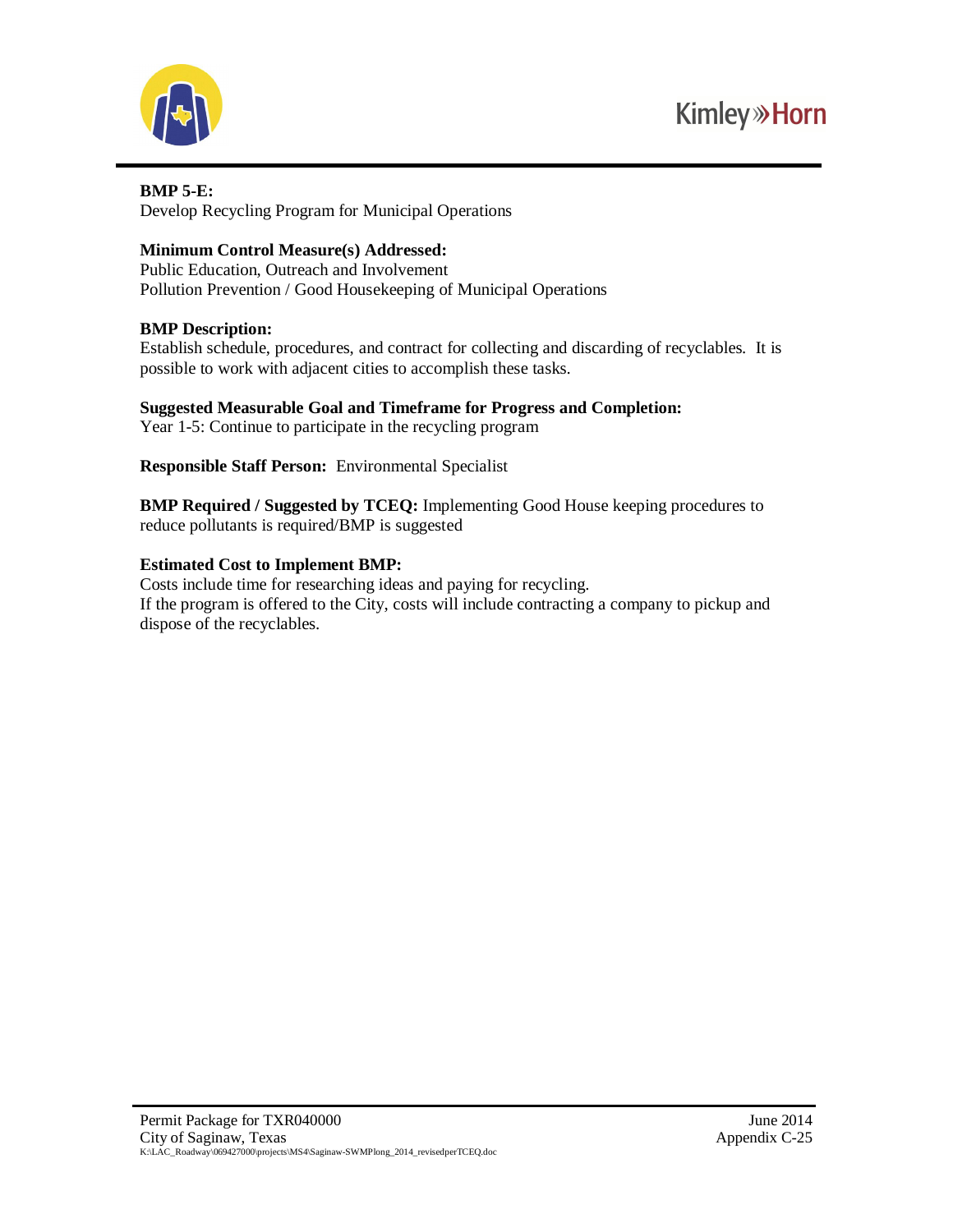



**BMP 5-F:** Parking Lot and Street Cleaning

#### **Minimum Control Measure(s) Addressed:**

Pollution Prevention / Good Housekeeping of Municipal Operations

#### **BMP Description:**

The City will clean municipally owned parking lots and streets.

#### **Comments:**

The City currently cleans and sweep parking lots and streets with street sweeper.

#### **Suggested Measurable Goal and Timeframe for Progress and Completion:** Year 1-Year 5 Continue to sweep and clean parking lots and streets

**Responsible Staff Person:** Operations Superintendent

**BMP Required / Suggested by TCEQ:** Implementing Good House keeping procedures to reduce pollutants in parking lots and streets are required/BMP is suggested

## **Estimated Cost to Implement BMP:**

Costs include the time for City staff to clean the facilities.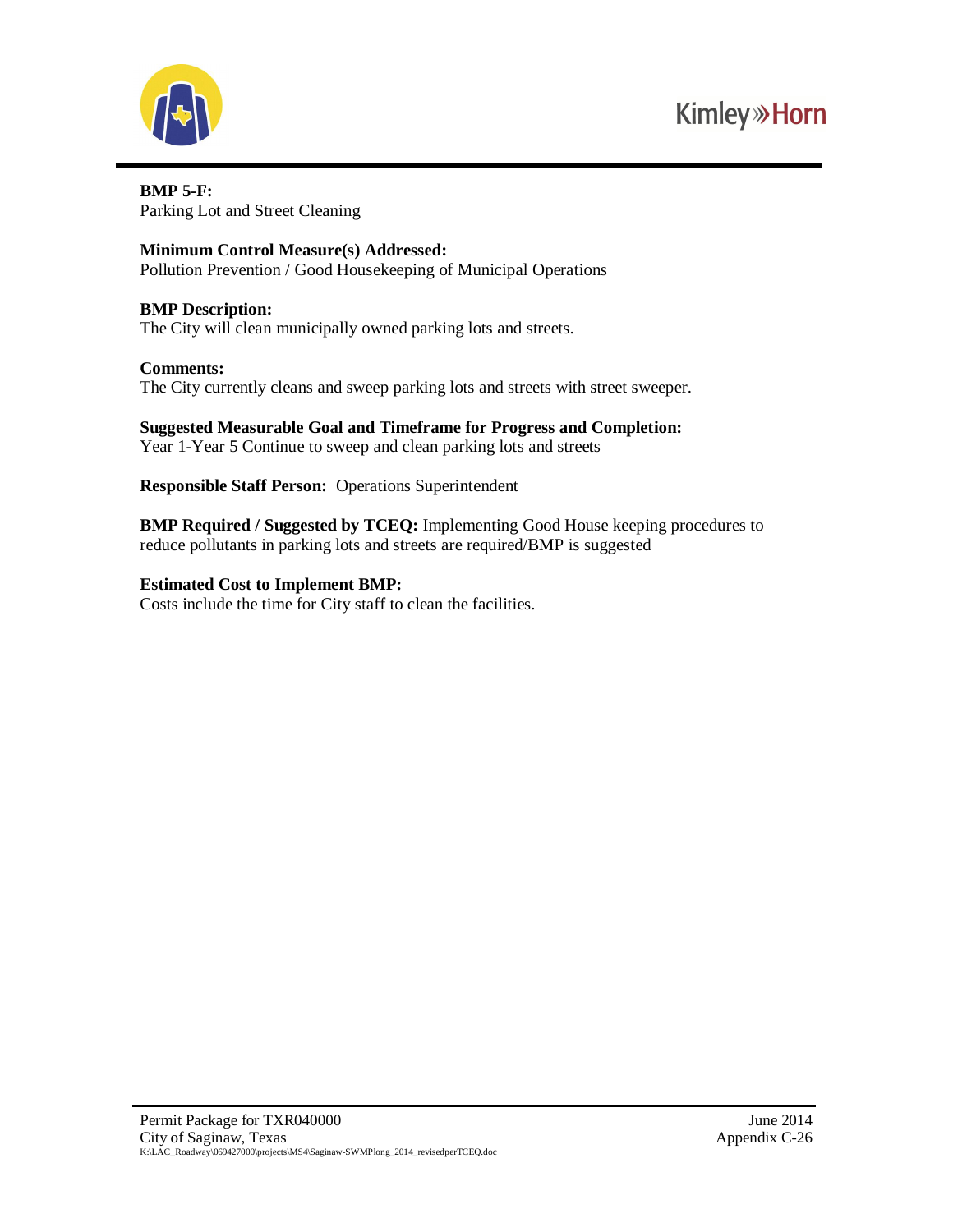

**BMP 5-G:** Storm Drain Cleaning

## **Minimum Control Measure(s) Addressed:**

Public Education, Outreach and Involvement Pollution Prevention / Good Housekeeping of Municipal Operations

## **BMP Description:**

The City will clean municipally owned storm drain inlets, manholes, and culverts.

**Suggested Measurable Goal and Timeframe for Progress and Completion:** Year 1- Year 5: Continue the storm drain cleaning program.

**Responsible Staff Person:** Environmental Specialist

**BMP Required / Suggested by TCEQ:** Implementing Good House keeping procedures to reduce pollutants in the storm drain system are required/BMP is suggested

## **Estimated Cost to Implement BMP:**

Costs include the time for City staff to clean the facilities.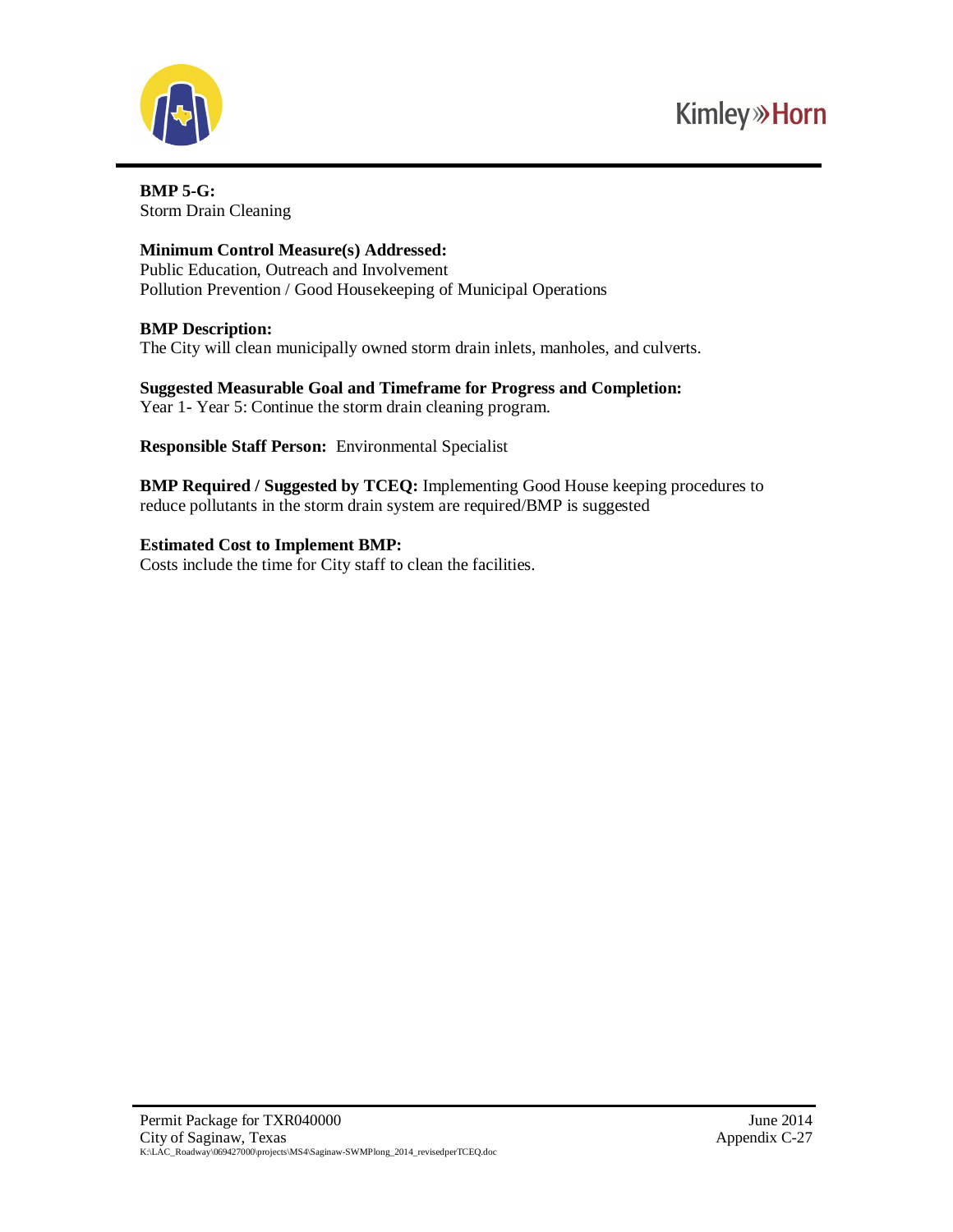



## **BMP 5-H:**

Municipal Vehicle and Equipment Washing and Maintenance

## **Minimum Control Measure(s) Addressed:**

Pollution Prevention / Good Housekeeping of Municipal Operations Public Education, Outreach and Involvement Illicit Discharge Detection and Elimination

## **BMP Description:**

The City will evaluate the current methods used to wash and maintain City owned equipment, machinery, and motor vehicles. The City will provide training to appropriate staff to communicate and educate the importance of storm drain pollution and illicit discharges. City staff will be required to document BMP techniques when used for reporting purposes.

## **Suggested Measurable Goal and Timeframe for Progress and Completion:**

Year 1-Year 5 Provide training to appropriate City staff to educate them on BMPs for washing, servicing, and maintaining machinery, equipment, and motor vehicles.

**Responsible Staff Person:** Chief Mechanic/Operations Superintendent

**BMP Required / Suggested by TCEQ:** Implementing Good House keeping procedures to reduce pollutants regarding vehicle and equipment maintenance is required/BMP is suggested

## **Estimated Cost to Implement BMP:**

Costs include the time to train City staff.

## **BMP 5:I**

Prepare an Inventory of Permittee-Owned Facilities and Control Inventory

Minimum Control Measure(s) Addressed: Pollution Prevention / Good Housekeeping of Municipal Operations

## BMP Description:

The permit requires the City to develop and maintain an inventory of facilities and stormwater controls.

Suggested Measurable Goal and Timeframe for Progress and Completion: Years 4 through 5 – develop an inventory list and update it in Year 5

Responsible Staff Person: Public Works Director

BMP Required / Suggested by TCEQ: Required Estimated Cost to Implement BMP: No Cost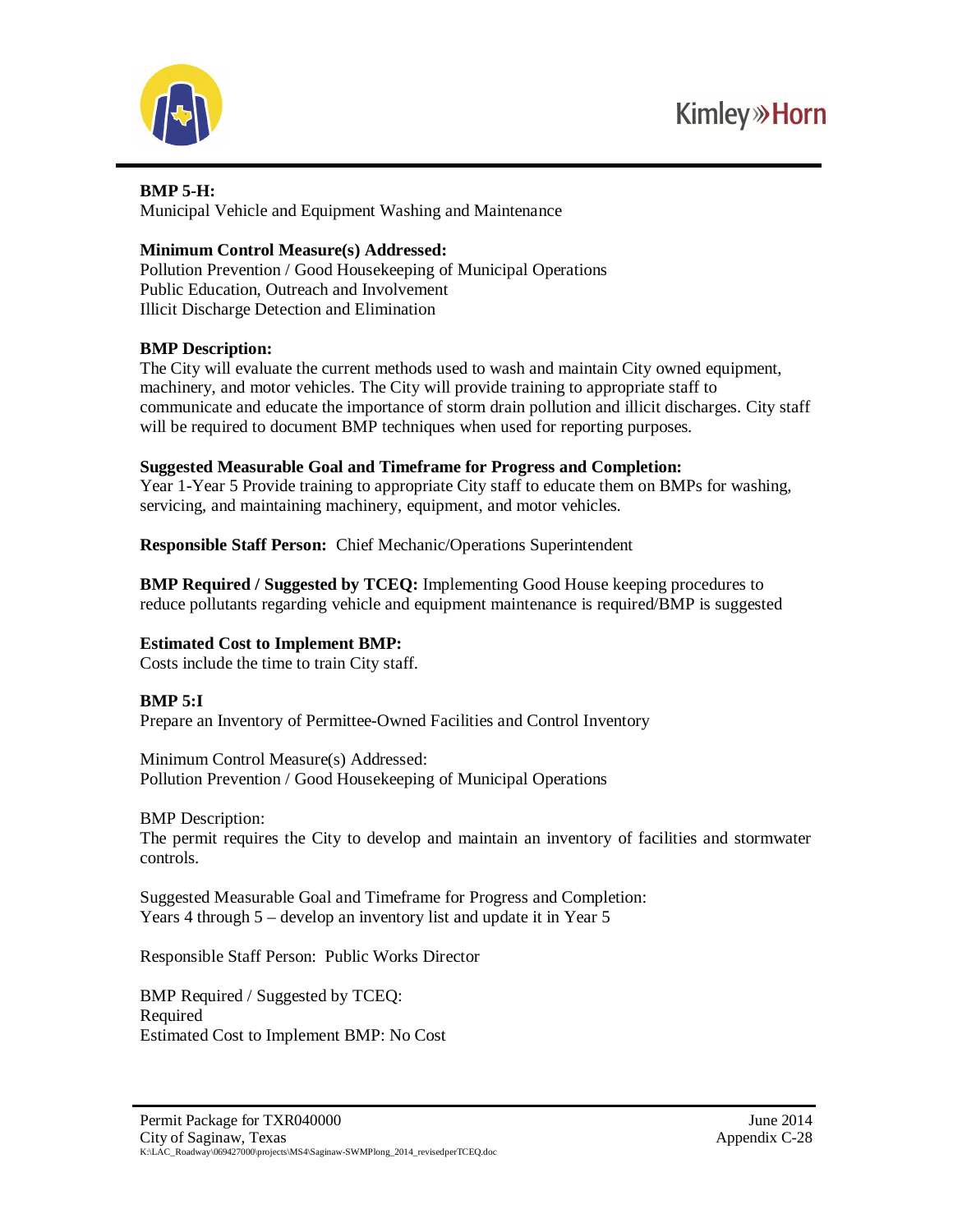

**Appendix D City of Saginaw BMP Implementation Schedule**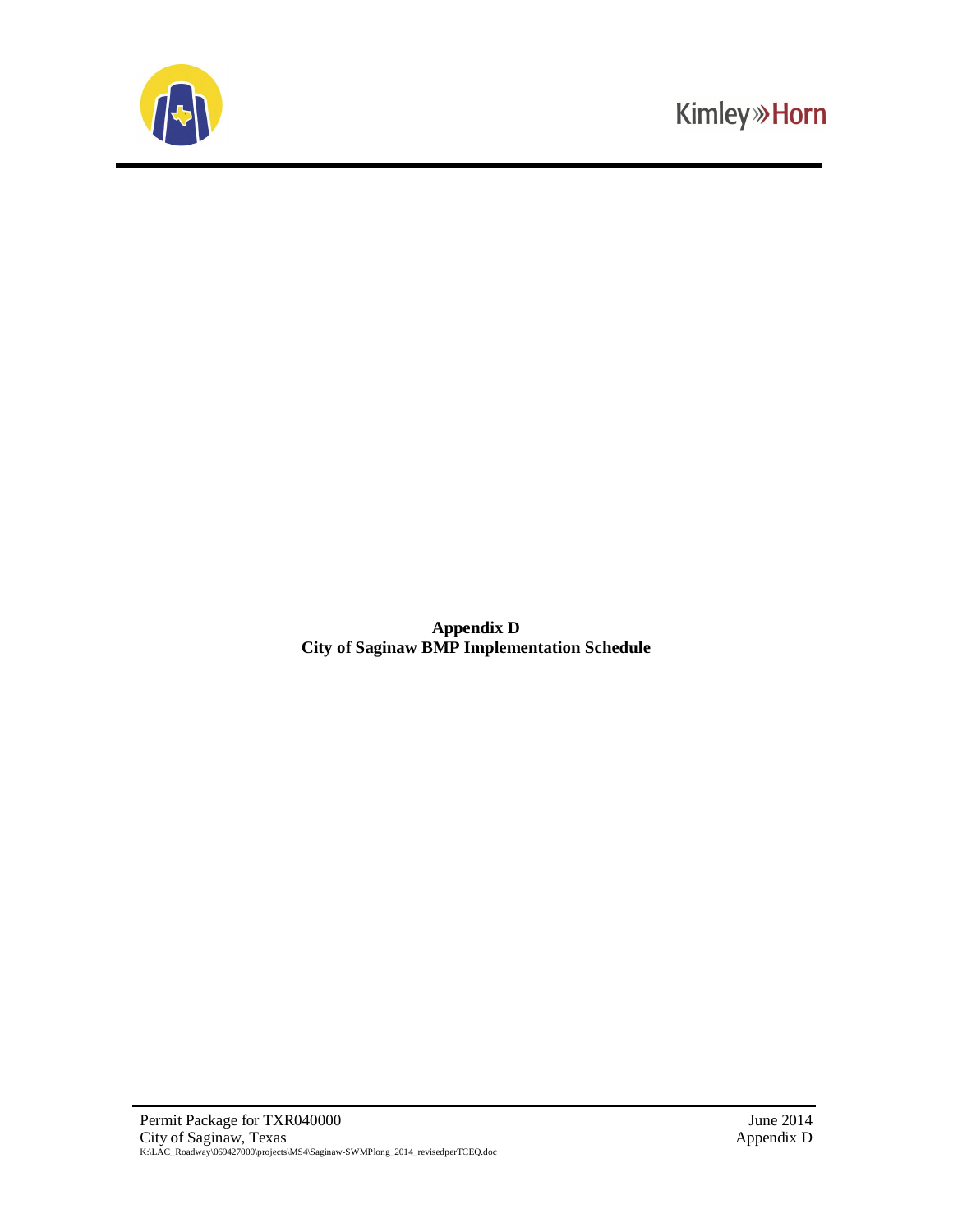

**Appendix E City of Saginaw and other Storm Water Contacts**